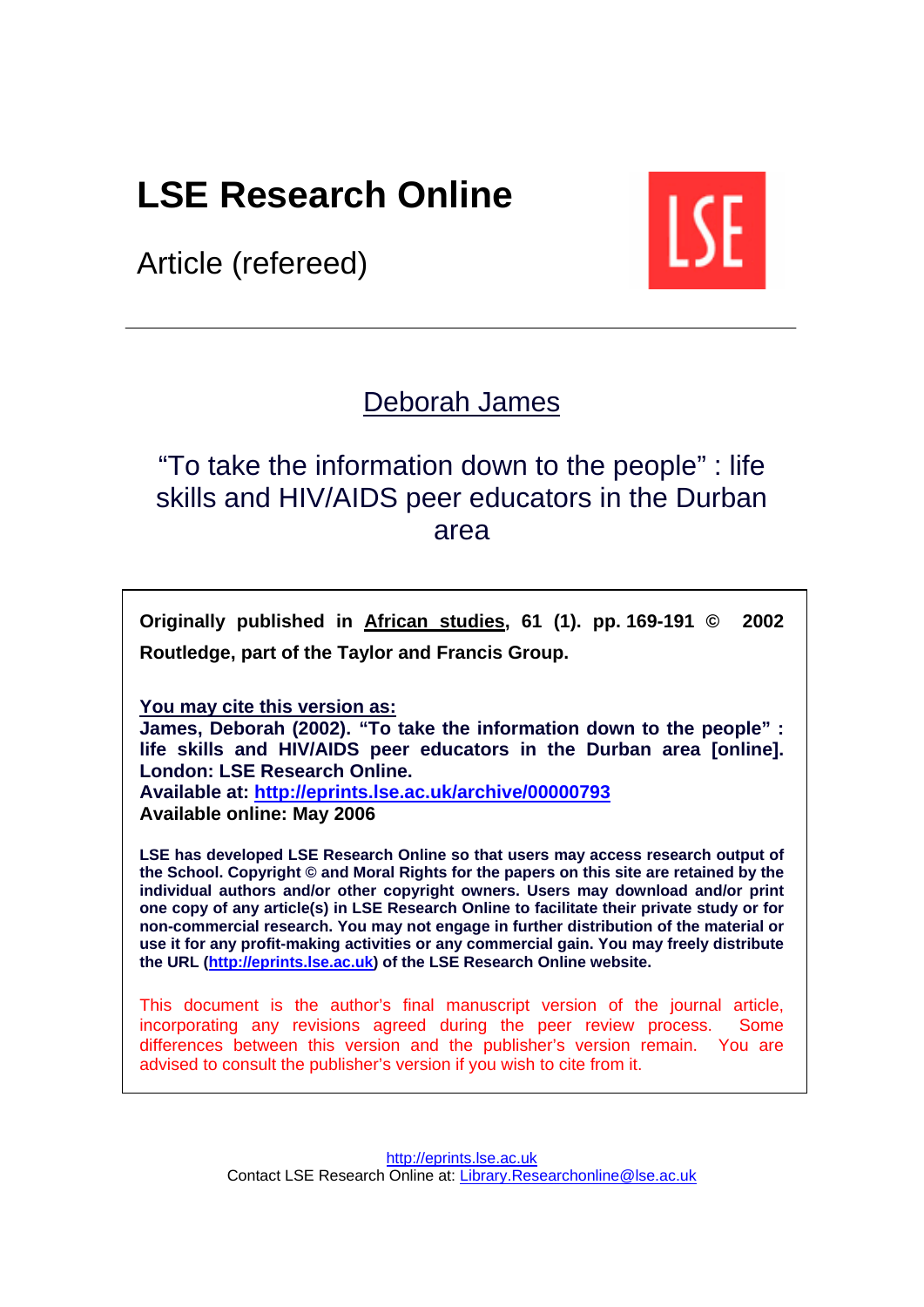**"To take the information down to the people": life skills and HIV/AIDS peer educators in the Durban area**, published in *African Studies* 61(1):169-191.

**Deborah James Dept of Anthropology London School of Economics** 

#### **Abstract**

*Education in "life skills" has been a central pillar of state and NGO strategy in combating the threat of HIV/AIDS in South Africa. Based on research conducted in Durban in 1999, this paper examines how life skills education – thought of by some as a euphemism for "teaching about safe sex" but by others as an essential way of contextualising sex education in its broader context of empowerment and striving for equitable gender relations – is understood in contrasting ways by senior personnel and the largely unpaid volunteers who form the ranks of peer educators. Outlining the complicated institutional context of funding and educational practice in which this teaching has been taking place, the paper shows how conceptualisations of the role played by life skills peer educators, and their motivation for involvement in such programmes, diverge considerably. Senior personnel see educators as conveyors of accurate biological knowledge about reproduction and disease transmission to their peers and, subscribing to development discourse about "sustainability", perceive them as driven primarily by an altruistic spirit of voluntarism. What is equally important for some peer educators, however, is the sense of identity provided by involvement in such programmes, and the prospects for future employment, and escape from the beleaguered world of township poverty, which they offer.*

The failure to see AIDS in context has been rightly lamented. Although much work has already been done to give us a clearer picture of the complex social correlates of AIDS, there are areas which remain under-researched. A comprehensive assessment of the contextual backdrop to this disease must seek to analyze not only its social determinants but also the effect (or lack of effect) of measures already taken to contain it. Such an assessment must also pay attention to the social and institutional context within which such measures have been implemented.<sup>[1](#page-30-0)–1</sup>

The failure to consider the effectiveness of existing measures as a relevant part of the context of AIDS is evident not only through its absence from the literature. It is also apparent from discussions health and education practitioners working in Durban, the site of this study. Many of them feel that a lack of research into the effects of their programs mean they are destined to work "in the dark", with little sense of how, and how far, they are succeeding in influencing AIDS-related behaviour. Although compendia of effective AIDS intervention models do exist and are debated in various for  $a<sup>2</sup>$  on-the-ground practitioners decry the fact that their hectic schedules and the stringent conditions set by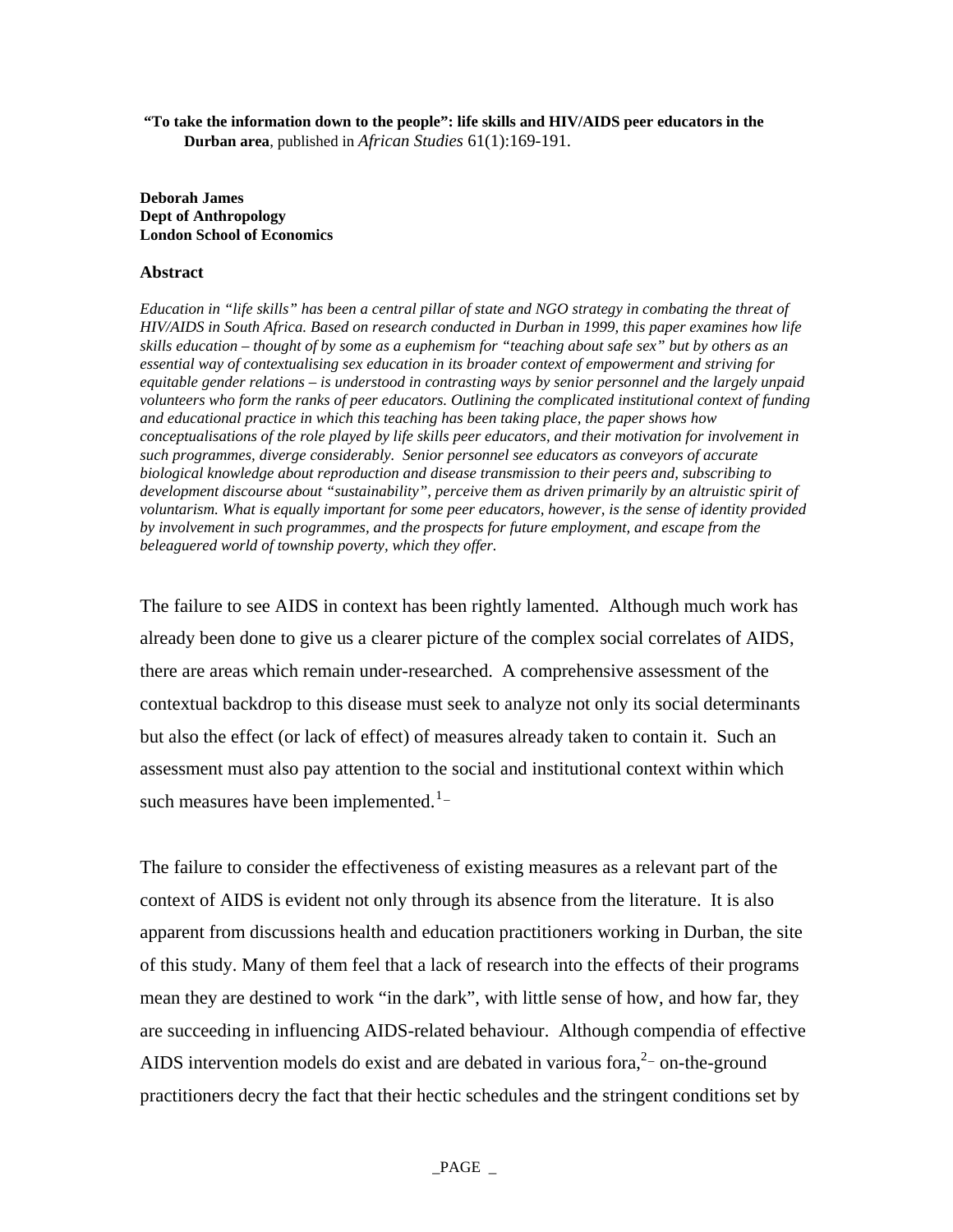individual funders impede broader collaboration, thus limiting how far they can learn from each other's and their own experiences. While each separate life-skills peer education program has to give an account of its activities to its own specific funders because of donor requirements, there is little external or independent assessment of the broader, overall impact of these efforts.<sup>3</sup>-

The research for this paper accompanied a large-scale, questionnaire-based statistical survey, conducted in Durban during 1999-2000. The study, entitled "Transition to Adulthood in the context of AIDS in South Africa", was undertaken jointly by Tulane University, The Population Council NY and Natal University Durban, and funded by the Rockefeller Foundation and the US Agency for International Development (see MacIntyre et al 2000). $4$ - That section of the survey funded by USAID was intended to assess the effectiveness, in a context of high HIV/AIDS transmission, of young peoples' exposure to education about "life skills" in schools. My own part of the project consisted of a series of interviews with people working, at different levels of seniority, on programs designed to combat AIDS. My interviews, corroborating some findings of the surveybased study, indicated that life skills teaching in the formal classroom setting was all but absent in all-African township schools where the risk of HIV infection was highest, (despite the heartfelt belief of school principals in the desirability of such teaching in situations of  $h^2$  $h^2$ igh risk). It was not through formal educational initiatives, but rather through a series of peer education programs run by NGOs, local or provincial government, or private companies, or by consortia combining the efforts of all three, that most AIDS activists and officials I spoke to had been instructed in life skills, and were now in turn instructing others.

Using questionnaire survey methods, the larger-scale study was, however, unable to assess an ambience I gleaned from conversations and from a reading of the broader literature. At the time of research there was already a feeling by many that the state's failure to tackle the epidemic had been symptomatic of a "failure of political will".<sup>5</sup>-This failure was manifest, in turn, at the level of local community politics, particularly those involving youth. Whereas the 1980s had seen massive - although not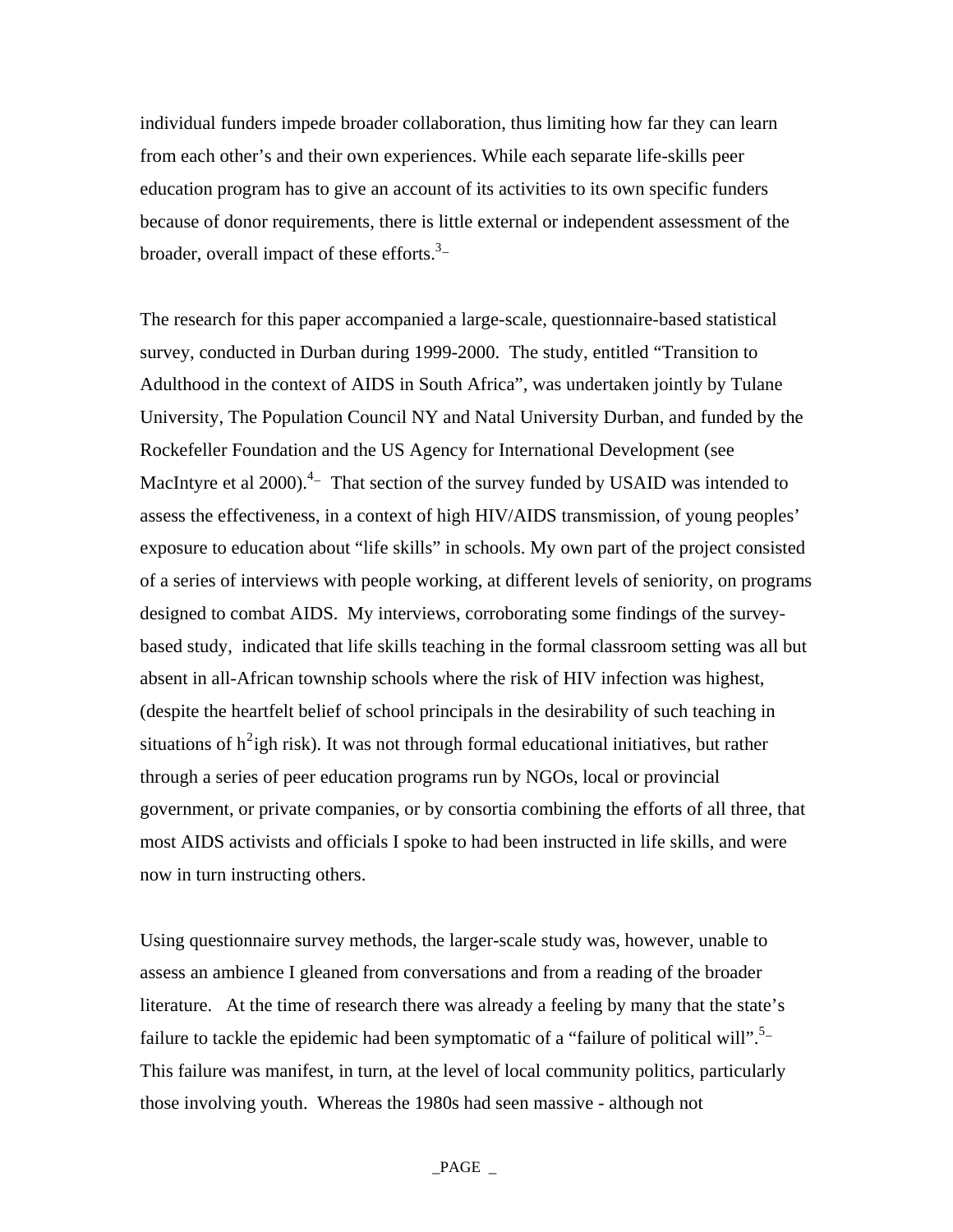undifferentiated - youth mobilisation in all areas of the country, and while many youthful activists from that era had now found their way into positions in government, a subsequent generation of young men and women appeared to be largely depoliticized.<sup>6</sup> There is even a suggestion that the medicalisation of sexuality and sexual health problems had served to buttress youths' individuation and political apathy. The largely youth-driven "civil society" of earlier decades had, then, largely dissipated. Apparent lack of interest on the part of the state was mirrored by political ennui within the ranks of young people. Tangentially, this paper raises the question of how far the opportunities with which such youths were now being provided, as volunteers or part-time employees within various educator schemes, were serving as alternative outlets for energies formerly politically deployed.

To return to the narrower setting of the study: my interviews proved instructive in illuminating the views and motivations of, and problems experienced by, those working within peer educator life skills programs within one specific regional setting. Although the scope of my section of the study did not permit me to evaluate the impact of these programs quantitatively or in any systematic way, it did yield some insights into the effectiveness and appropriateness of these schemes. Because many of the educators interviewed had themselves previously been the targets of peer education, their recollections of the process and opinions about it provided valuable information about its impact.

# **"To take the education down to the people…"**

This phrase, used by a peer education co-ordinator to validate the enlisting of people from existing organisations as life skills educators by contrast with more top-down approaches,<sup> $7-$ </sup> sums up the vision of peer education as a means to attain levels of community integration, context-appropriateness and affordability not achievable in more formal or didactic educational settings (Varga et al 1999). Although there has been little consideration of how it achieves its ends (Turner and Shepherd 1999), peer education is thought to facilitate empowerment through the stimulation of a dialogically- rather than didactically-achieved awareness about conditions of impoverishment and about the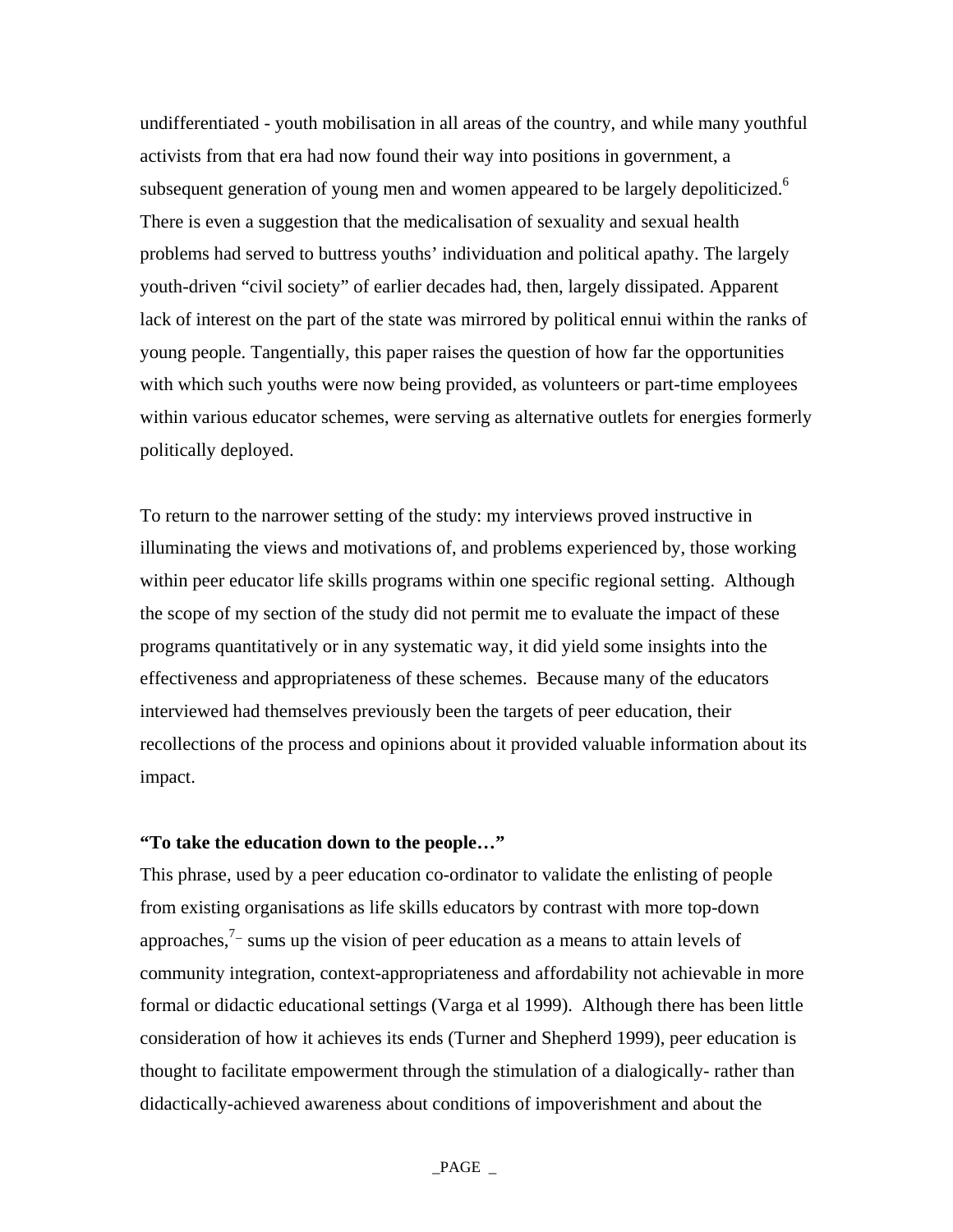possibilities of changing and improving these. Peer educator programs are intended to facilitate the altering of group identities, which will allow in turn for the challenging of traditional norms, particularly those which underpin patriarchal and violent approaches to sexual practice (Horizons 1999).

The use in South Africa of youths to train their peers in safe practices relating to fertility and reproduction is thus parallel to, and based on, its widespread use in the wider world. It was pioneered in the region by PPASA (Planned Parenthood Association of South Africa), which at the time of research had been running peer educator groups in Gauteng (formerly Transvaal) for at least a decade. Although PPASA was not currently operating any such programs in Durban, several were being run there by other organisations, each working with its own collection of educators in specific neighbourhoods, and occasionally engaging in collaborative projects.<sup>8</sup>-

But such schemes, like the disease which they are designed to combat, need to be seen in context. In the impoverished conditions experienced by those South Africans who run the highest risk of contracting HIV/AIDS, there are many factors at work which limit the development of such forms of awareness and of the "safe" or healthy practices which ought, ideally, to accompany these (Campbell and MacPhail 2001). Amongst these, it is gender-based inequalities which have received most attention in the literature: particularly the economic dependence by women upon men which makes sex a source – often the only source – of income (Wood et al 1998). Given such constraints, the pursuit of programs based on peer instruction, as in the case of a project involving sex worker peer educators in a Gauteng squatter settlement (Campbell and Mzaidume 2001), may have to be pursued within settings where the overarching socioeconomic conditions are less than conducive to the transformation of gender relations. In settings like these, social context circumscribes the effectiveness of peer education rather than being altered by it.

In many impoverished communities, existing peer norms, on either side of the gender divide, thus seem as likely to promote as to inhibit the coerciveness associated with first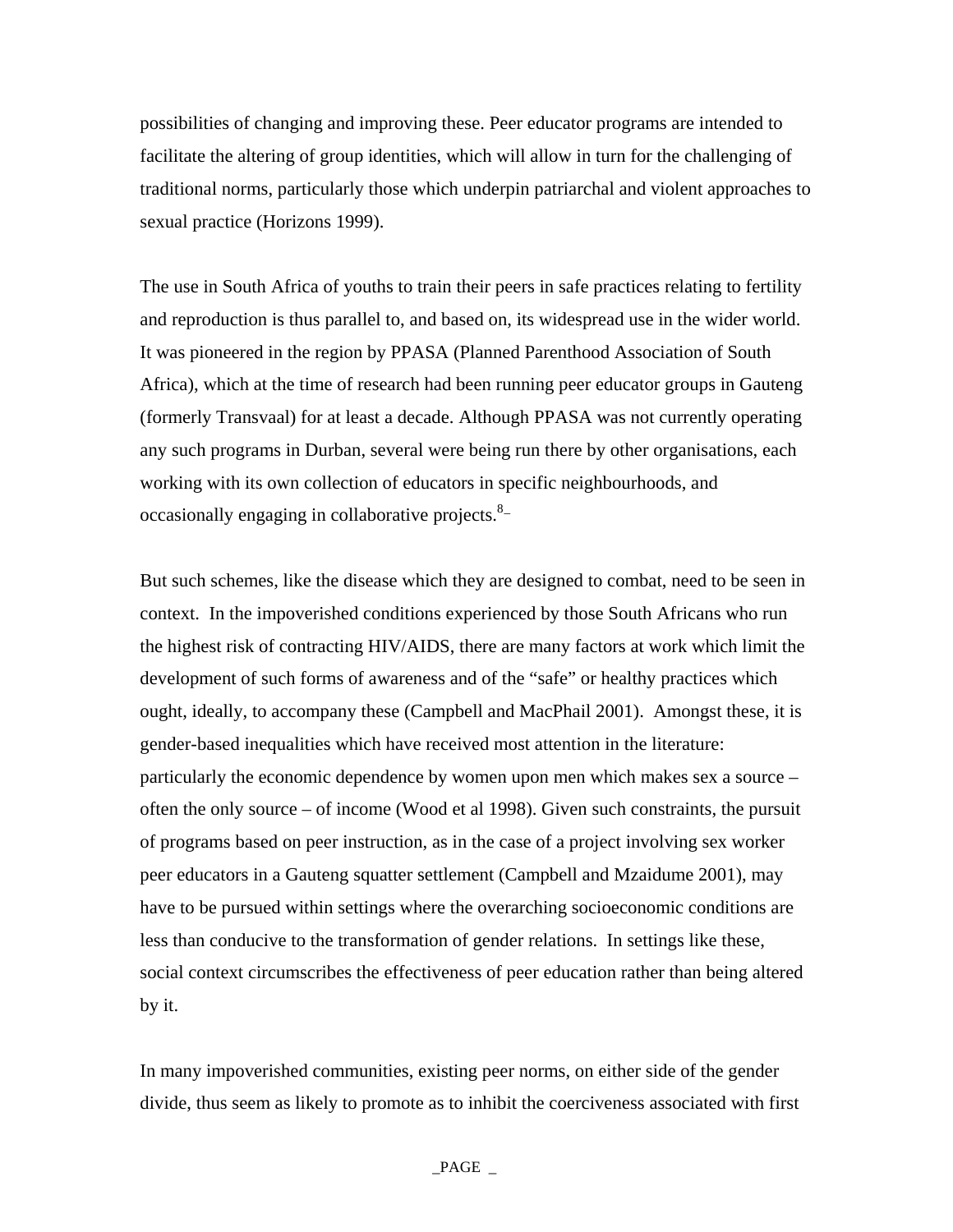and subsequent sexual encounters. Early sexual experimentation and the pre-adolescent onset of intercourse, for example, are shown by an Eastern Cape study to be driven more by peer expectations than by sexual interest or desire (Ntlabati et al 2001). Youths of the current generation are expected by their age-mates to force girls into having intercourse, while girls' friends reinforce the expectation that they yield to such attentions uncomplainingly. For a girl, failure to submit to such expectations might lead to the humiliation amongst peers of being seen to have been abandoned by her male partner (Wood et al 1998; Ntlabati et al 2001). Under such conditions, the egalitarian cosiness associated with "peer education" in an ideal context must surely be more frequently experienced as the duress of "peer pressure" in a less-than-ideal one.

Despite an uneasy awareness of this possibility, to which I will return later in the paper, it was the potential for changing awareness and behaviour, on levels beyond - but certainly including - that of sex and reproductive health, which had fuelled the development of a range of such programs in Durban. As a prelude to considering them in more depth, I give some attention to the institutional setting in which they were being run and the failures of earlier initiatives which had such hopes to be pinned on peer education.

# **AIDS in context: life skills teaching in Durban**

By the time of research in mid-1999, the teaching of life skills to African youths had became a major focus of anti-AIDS intervention in the Durban area, as in many other parts of South Africa. The new-found importance of this approach reflected the failure of several earlier initiatives, both regionally and nationally. It also indicated that there was a growing awareness of the importance of seeing AIDS in context. Practitioners' recognition that the disease could not be understood independently of the social conditions in which it takes hold seemed, albeit in a more level-headed fashion, to anticipate President Mbeki's later controversial insistence on poverty rather than infection as the cause of the disease.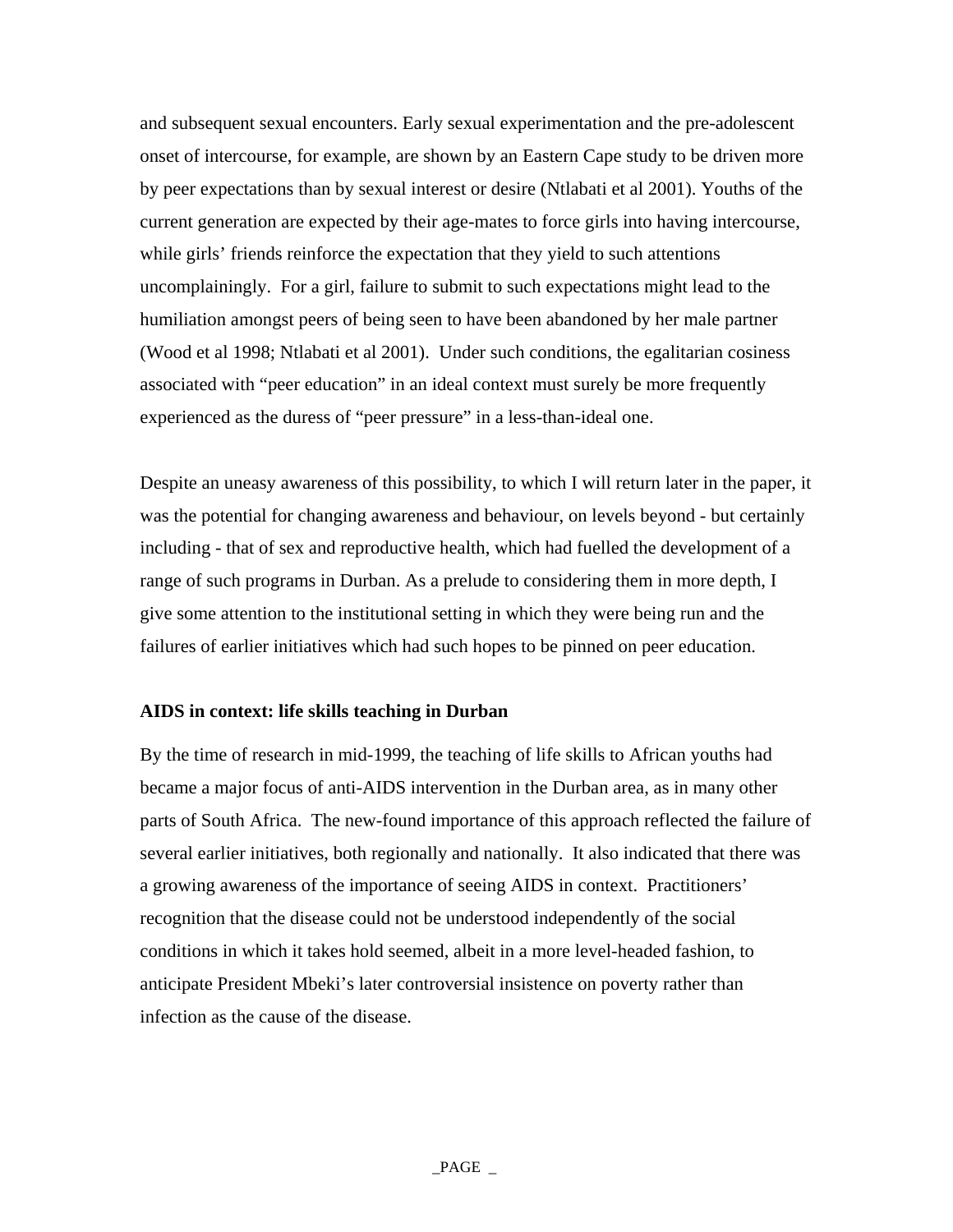One senior office-holder, asserting that the disease would continue to spread "as long as you have poverty, and certain socioeconomic conditions", criticized the view, which she associated primarily with researchers "from overseas", that AIDS could be seen as simply a matter of public health.  $9 -$  Activists in the field echoed this perception. For people in circumstances of deprivation, said Mkhonzeni Gumede, difficulties in "choosing health" stem not only from problems with procuring clean water and other crucial resources. Unpredictabilities of crime and violence, as much as those of hygiene, might disrupt the best-laid plans of any person seeking well-being.<sup>10</sup> $-$  It was this recognition - that AIDS and the conditions which promote it are embedded in conditions of socio-economic deprivation and associated with factors beyond sexual transmission – that underpinned the new emphasis on life skills. Promoting such skills was intended as a means to educate the whole person and develop self-confidence in a range of areas, rather than concentrating simply on condom use and "safe sex".

The desire for an integrated approach was also manifest in interviewees' plaintive awareness of the fragmentation of existing initiatives. Some expressed frustration at the fact that so many separate programs had been established in Durban, each funded by a separate donor and involving a near-total replication of materials, manuals and the like. At the same time, as already mentioned, most acknowledged that there was no time in their already overstretched schedules to allow for networking or attempts at broader coordination. Regret was often expressed at the fact that, despite the urgency which it is felt the scale of the epidemic should have prompted, there had been so little effective intersectoral or "integrated" collaboration on these matters.<sup>11–</sup>

Many Durban anti-AIDS activists speculated about why local initiatives had not managed to achieve the same sort of NGO/state collaboration that appears to have been effected in Uganda. Greater integration might, after all, have been expected given the distinctive way in which state and the non-governmental sector in South Africa have come to overlap. One aspect of this was the post-1994 "personnel drift" involving the frequent and rapid movement of people and expertise between private, non-governmental and public sectors. In Durban, some NGO trainees moved into government once having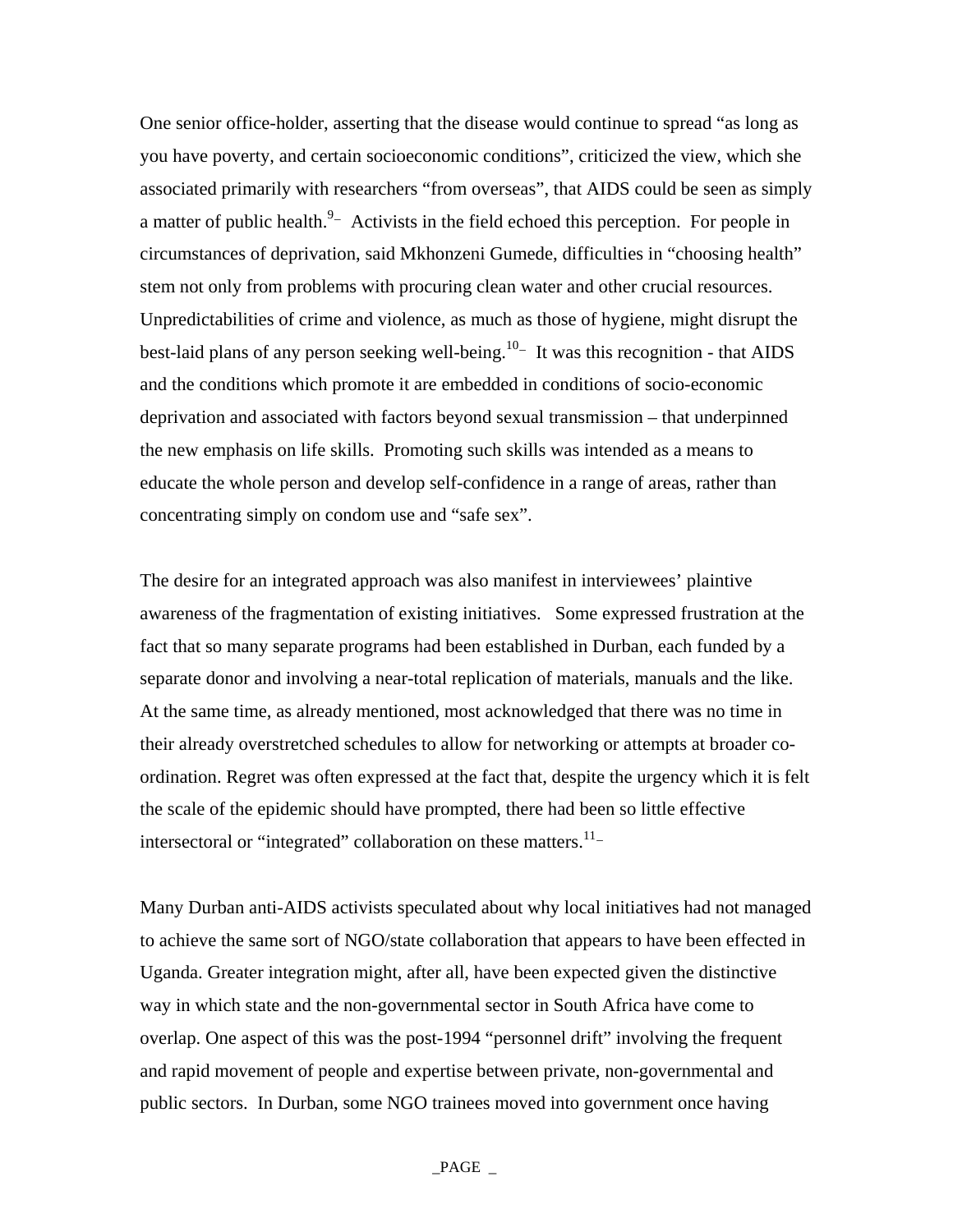completed their internships, while many former NGO employees went into the more lucrative and perhaps better-organized world of private consultancy, where they nonetheless were doing much of their work for the government. Some people were holding office or occupying roles in a variety of arenas simultaneously, and found themselves taking different stances depending on which of these roles they assumed at a given moment. But this personnel drift has not increased the general pool of expertise, nor has it always enhanced the level of integration in the world of AIDS advocacy. In some cases it has left some organisations incapacitated while giving others the edge in the increasingly competitive bids which were having to be made for limited sources of funding.

#### **Personnel drift**

Bafana Msezane was working for an educational publishing company in 1997 when, in a coalition together with the National Progressive Primary Health Care Network (NPPHCN) and Kwazulu-Natal's Department of Health, it bid successfully for funding to teach life skills in KwaZulu-Natal (see below). On the strength of experience gained, within two years he had moved to take up a job at the AIDS Foundation, an NGO which has been in existence since 1988. The AIDS foundation later become involved, together with the Kwazulu-Natal Department of Health and the non-governmental Health Systems Trust, in a further collaborative life skills teaching project called *Pusha Siyayidul'ingulazi* (Push Away AIDS), aimed at "youth out of school", which is funded by South African Breweries. In his capacity as an employee of the AIDS foundation, Bafana enjoyed a constructive relationship with the government: the AIDS foundation was receiving some government funding, and administering some programs – like *Pusha* - for government. But in his other capacity, as holder of the position of co-chair of the advocacy body, NACOSA (National Aids Convention of South Africa), he and his fellow-members were inclined to play an advocacy role and put pressure on the government, calling for it to make AIDS a much higher, and more centralized, priority. "We are accused of being too militant", he said, making it clear that these two roles impinged upon each other at times.

The predominance of the "tendering" model through which funding was being made available for projects, then, served further to blur the boundaries between government, NGOs and private enterprise, but has sometimes functioned to deepen the divisions between groups of specific competitors within this heterogenous pool of expertise. After 1994, donors began to give funds to the government rather than directly to NGOs as had previously been the case. This forced NGOs to bid for money, usually in partnership with consultants, private firms, and even local government departments, but often pitted them against rival NGOs. Allegedly this process facilitates a flexible combining of NGO, consultant and private sector expertise, following a "partnership" model suggested by Mbeki in a speech made in October 1998. But some thought that the tendering process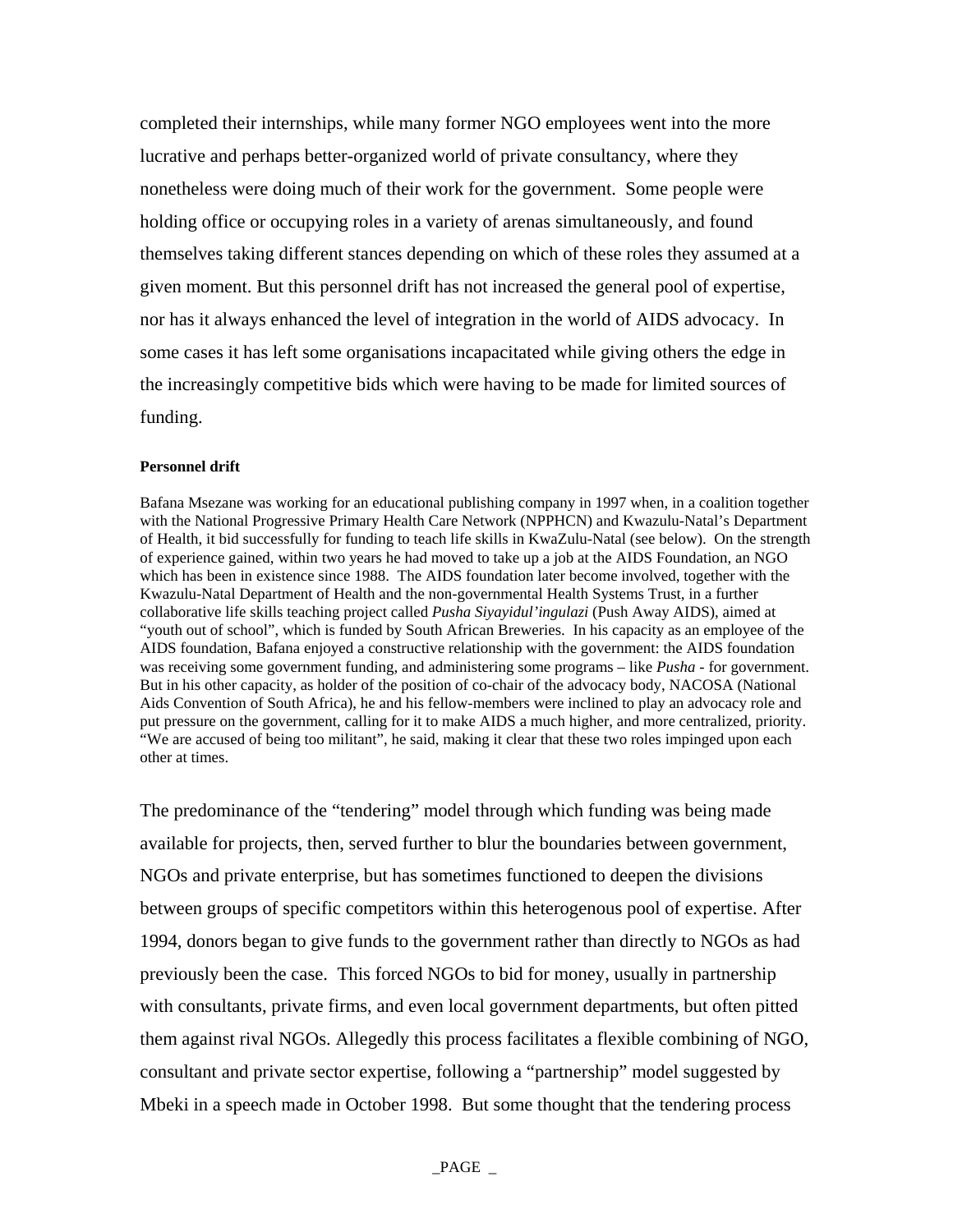had blunted the advocacy role which NGOs were formerly able to play, and tended to enforce a compliance with government policy. The NGO sector, according to independent AIDS consultant Vicci Tallis, had been undermined "at a time when the government needs to be challenged". $12$ -

If sectoral blurring had not, at the time of research, made for much intersectoral collaboration, there had nevertheless been considerable efforts made to promote integration between state, NGOs and the private sector, and also between the various parts of civil society, at various levels. For example, the Kaiser Foundation-funded National Sexual Health Initiative (NASHI), which had recently been launched at the time of my research, was the latest in a long line of attempts to assess, rationalise and build upon existing efforts. Looking at the topic of "life skills" in particular, concerted efforts at rationalisation had been and were continuing to be made by government, in collaboration with NGOs, as part of a broader effort to centralise and standardize – and to attempt to make more effective - this key aspect of education. But the failure of such attempts had, in some cases, led to the further proliferation of new and often increasingly disparate initiatives. A case of unsuccessful co-ordination, whose lack of success led directly to the increased emphasis on informal and peer-based education, was that of life skills teacher-training in Natal.

### **Life Skills Teacher Training in Natal**

In 1997, in response to the worsening AIDS crisis, the Kwazulu-Natal Department of Health, joined later by the province's Department of Education, used European Union funding to train 1,004 Kwazulu-Natal secondary school teachers to introduce life skills education into their schools. Consortia were assembled in each province to tender for the funding, and contracts awarded. While in several other provinces the contract was given to consortia formed by the non-governmental PPASA (Planned Parenthood Association of South Africa) alongside various consultants, in Natal it was the NPPHCN (National Progressive Primary Health Care Network) which, in partnership with educational publisher MacMillan Boleswa and the Departments of Health and Education, was awarded the contract to do the training in a series of five-day long workshops. The aim was to train two teachers from every school, and to have them, once returned to their schools, follow a "cascade model" of education in which they would train their colleagues in life skills education.

Various problems dogged this initiative. Teachers returning to schools found that their subject, in contrast to its predecessor - the more familiar "guidance" - was not recognized by their peers. Since it was part of the new curriculum, designed to be introduced only in 2000 (and later postponed to 2005), life skills and its associated ideologies of dialogue, self-driven learning and the development of the whole person, were neither recognized nor appreciated by teachers in local schools in 1997. Lack of adequate initial teachertraining, and of ongoing teacher support, have meant that the program's ambitious use of pupil-oriented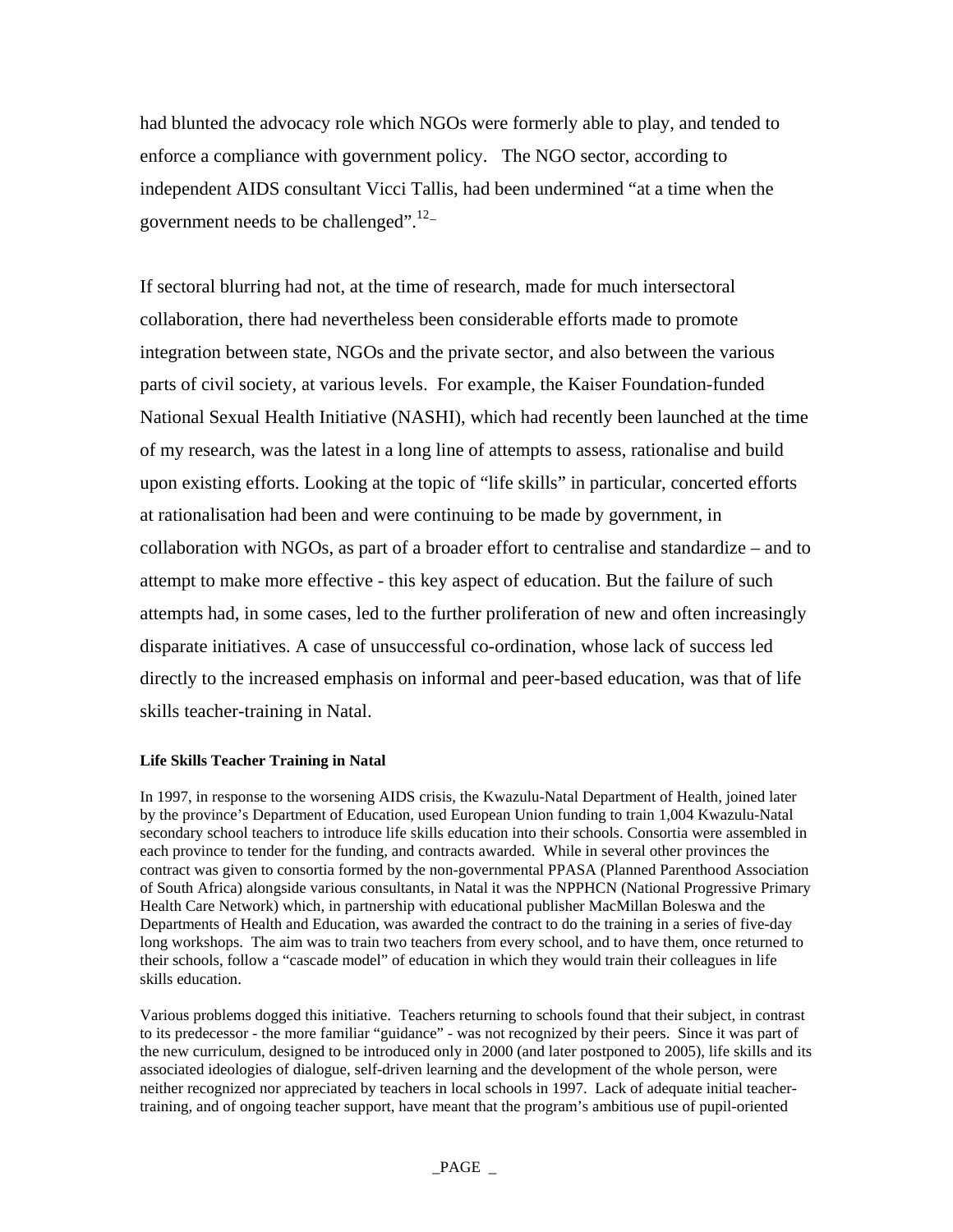techniques and of facilitative rather than didactic methods has fallen flat. Teachers returning to their schools began using life skills lessons to catch up with maths or other subjects perceived as more important. There was a failure to monitor these teachers after they had returned to school.

At the provincial level the initiative was owned – and allegedly too jealously guarded - by the Dept of Health. This was seen by some as inappropriate, life skills appeared to lie more squarely in the realm of "education". A related criticism pointed to the failure, at both provincial and national levels, to involve or integrate other sectors, or to stress the importance of the initiative for the wellbeing of the nation as a whole. The impetus rapidly faded, and was followed by a proliferation of alternative initiatives to teach these skills outside the school setting, with a strongly-felt necessity to start afresh, and to generate new manuals and materials rather than using the ones designed for the original project.

Subsequent events have shown that, despite some collaboration, the government has had a sense of being able to manage major AIDS education programmes without the aid of non-profit organisations. An amount of R70 million was allocated to provincial Departments of Education to conduct life skills training in South African primary schools from April 2000 - March 2001. In Kwazulu-Natal, for various bureaucratic reasons, most of the allocation of about R8 million was not spent and, in March 2001 - the last month in the financial year - service providers from the non-governmental sector were brought in, through the tender process, to do some life skills training. Nevertheless, the Education Department continues to see the inservice training of teachers as its responsibility, being reluctant to engage NGOs in anything other than a peripheral role. $-13$ 

The failure to achieve a successful – and integrated - outcome in this area of teacher training demonstrates how skills, too, must be seen "in context". Even in other provincial contexts, where the training initiatives involved more effective collaboration and were better planned and co-ordinated, $^{14}$  life skills teaching could not take root in a school setting where existing ideologies and practices were unlikely to nurture it (Campbell and MacPhail 2001). Indeed, far from being conducive to the propagation of life skills, it became clear from some of my discussions that schools were key sites in which unsafe sexual behaviour and hence AIDS infection are thought to be likely to occur – and that teachers were among the main culprits.<sup>15</sup>

An awareness of the demoralized circumstances in many poorly-financed South African schools has led some people working on these issues to set more - rather than less - store by the existence of a well-designed curriculum and materials such as text books. There was some faith, for example, that the lack of a supportive learning environment and adequate teaching staff might be compensated for by thoughtfully-written teaching materials.<sup>16</sup> But a more commonly-held view was that the failure of life skills in a school setting left little option but to concentrate on the world, beyond formal schooling,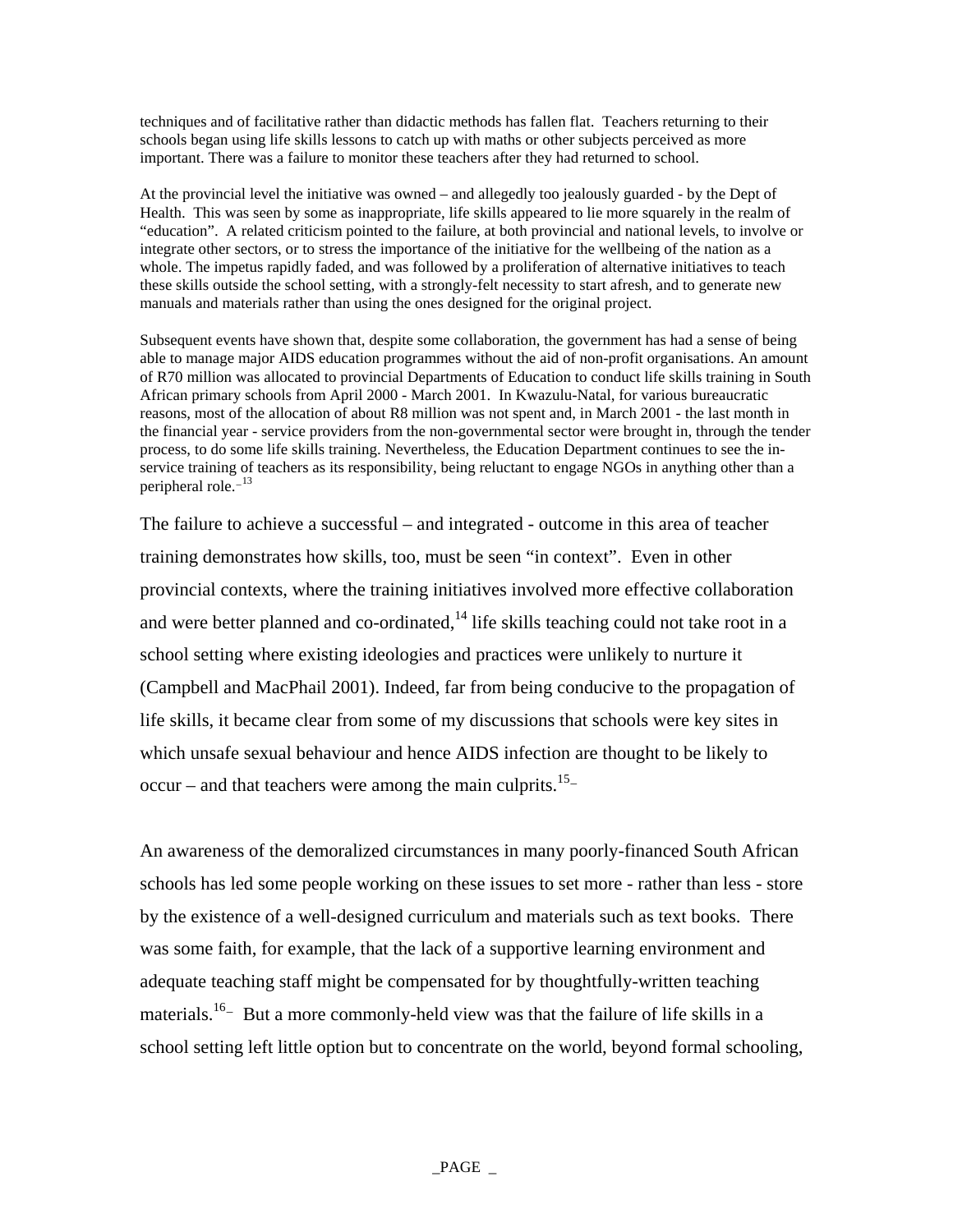in which skills-teaching could be informally pursued in a more cohesive and integrated setting.

In the wake of initial state indifference about AIDS in South Africa, early nongovernmental initiatives seemed to promise much of the best that civil society could impart. The diversion of funds to the state after 1994 need not necessarily have interfered with such developments since it could, in theory, have enabled a benign coexistence of local community action with state-directed guidance and managerial capacity. But the provision of funding through tendering, although leading to intense competition at the moment when contracts were awarded, involved little monitoring after initial terms had been met. It was the confusion generated by formalised anti-AIDS education initiatives funded in this manner that gave such a sense of urgency to organisations still remaining – or newly involving themselves - in the field of life skills teaching, and that led their donors to insist on ever-increasing levels of sustainability.

# **"Take on board the AIDS issue"**

Although the pursuit of an anti-AIDS strategy which could transcend the structures and problems associated with the formalized teacher-pupil relationship in a school environment was, in part, the result of frustration with the kinds of experiences documented above, such a strategy had already been initiated in some quarters, in an attempt to find a more integrated way of combatting AIDS. Mbeki's 1998 speech calling for groups to form partnerships against AIDS rather than continuing to see it as purely "a Department of Health issue", $17$  was more a reflection of existing concerns than a spur to new and hitherto unknown forms of collaboration, since experienced activists already become aware of the need to tackle AIDS in an integrated and holistic manner. Insisting that the disease could be neither owned nor controlled by narrowly-defined "health" or "education" sectors, independent AIDS consultant Vicci Tallis and AIDS foundation coordinator Debbie Mathews both pointed to the need for a broader-based approach. Taking the matter beyond such restrictive boundaries, Vicci argued, it was necessary for organisations or departments normally concerned with other matters such as gender, or land, to "take on board the AIDS issue".<sup>18</sup>-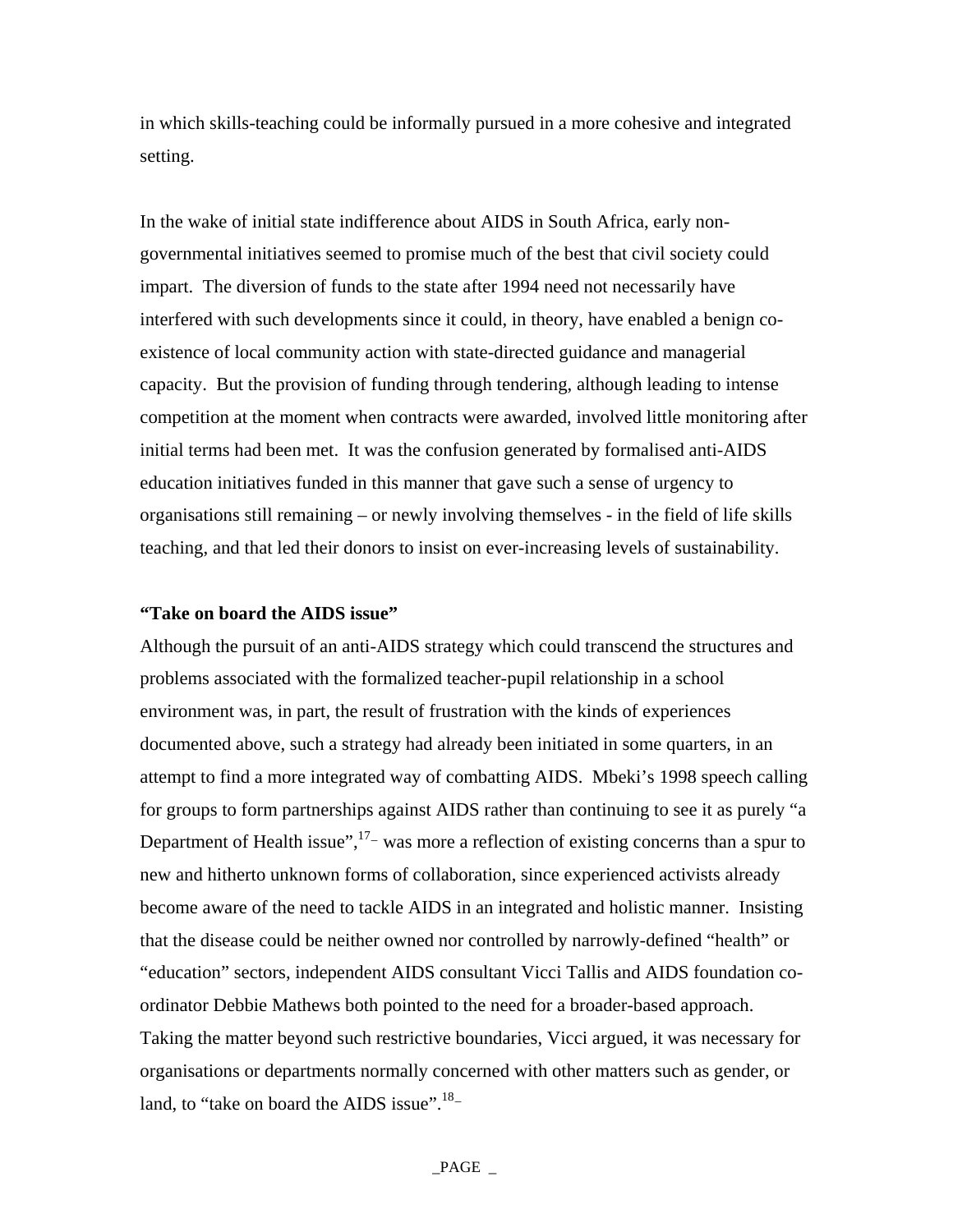If a consciousness of AIDS should become almost a way of life as this implies, the link to life skills – conceived of in the broadest possible terms – becomes clear. One program in the Durban area which had directed itself at "developing the whole person" was the government-funded "Act-Alive" co-ordinated by DramAidE.

#### **DramAidE's Act-Alive program**

After its launch in 1991, DramAidE's dramas in regional and rural schools in Kwazulu-Natal initially focused on HIV/AIDS and stressed the simplicity of counteracting AIDS, with the usual "ABC" message.<sup>19</sup> But after 1996 it started a new schools initiative – Act-Alive - with a broader emphasis on life skills and sexuality. Its aim, according to Project Manager Mkhonzeni Gumede, was to help people understand their bodies in a broader context, and to handle the accompanying social interactions: for example, to help

a girl who is involved in a power relationship, with a taxi driver or teacher, and wants to get out of it, …[to] do so without endangering herself. … So we used a forum theatre style, saying 'let's see how you would handle this situation and act out through role play, something like running away from a guy'. We would call up participants from the audience and get them to engage in this role play. $20 -$ 

This initiative was later accompanied, and backed up, by the establishment of youth clubs, aimed at "promoting health", within specific schools. But its sole funder at the time of research, the government, then ceased to provide money for this work in schools. Instead, outside funding was being provided for them to participate in making a giant "AIDS quilt" and to work with students in tertiary institutions. "If you are an NGO like DramAidE," said Dudu Luthuli who formerly worked there,

you go with the directive of the funder. If the funder says, 'you should allocate so much' and then you are pressed for time, and pressed to meet your funder's demands, it causes problems. Because you might leave the kids at the stage where they are not courageous enough to stand on their own. Maybe it was the approach we used, I don't know, but when we left, the club died. In some other schools, the clubs survived. They still exist, even today, even though the project was there four years ago. …The teachers were well motivated to go on with the work. In some schools, the kids would be interested, but when that lot got to Standard 10 and left the school, then the club died.<sup>21</sup>-

Contradictorily, given the enormous emphasis on the need to see AIDS in context, it may have been precisely the wide-ranging character of a program such as this one, and its members' concern with the everyday – and broader - health problems of their constituents, which caused them to run into funding problems. In the setting of rural schools, where children were sometimes fainting for lack of drinking water, it was often these more apparently pressing and immediate health problems - together with teachers' priorities like the promotion of neatness, punctuality and respectfulness - which the Health-Promoting Clubs foregrounded. Endorsing the view that the message had become too diffuse to be effective, an activist and NGO officer who had seen some of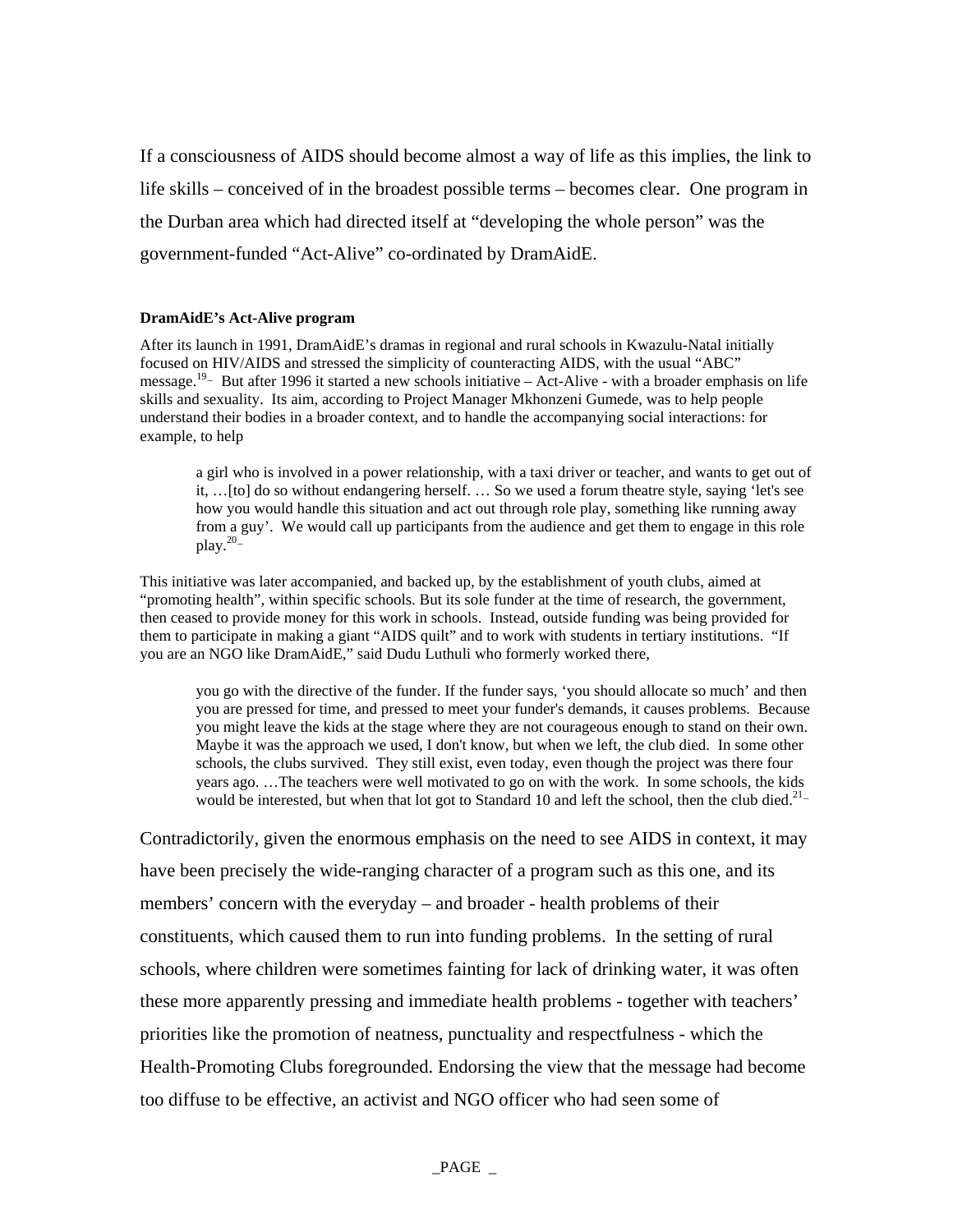DramAidE's productions while still at school mentioned that many of his co-scholars had not been sufficiently alert to "pick issues" from the plays, and suggested that a more explicit message was necessary in life skills teaching.<sup>22</sup> The overall promotion of a positive self-image and body awareness might have been in line with an emphasis which kept the whole person in view, but it lacked sufficient focus, perhaps, to appeal to prospective funders.

The Act-Alive program appears from various evaluations to have been successful; it was certainly the sole life skills program to which the peer educators and educator coordinators I spoke had been exposed during their school years. And despite funding difficulties, the legacy of such programs continued. Following the tendency for personnel drift mentioned earlier, former DramAidE member Dudu Luthuli was recruited to work in new, more concentrated and comprehensively-funded initiatives: at the time of research, Dudu was co-ordinating the DfID-funded *Abasha Phezulu* (Up with Youth) initiative under the auspices of the Society for Family Health, saying that many of her objectives in this new project were being met "by using the same techniques that we used there".<sup>23</sup> – In a similar perpetuation of its legacy, DramAidE also helped to train the coordinators and educators in the YMCA's Better Life Options programme, which was being funded by various overseas donors.

Contrasting - even contradictory - emphases thus co-existed. On the one hand, funders seemed increasingly to be demanding centred initiatives directed towards controlling the transmission of the disease. On the other there was a plea – heeded by some funders for projects which would tackle AIDS within its broader context rather than reducing it to something "as simple as ABC" (the chant-like refrain from an earlier era of anti-AIDS measures). In the world of life skills education, these contradictory emphases interlocked in complex ways. When educators stressed the need for these broad-ranging skills, this was sometimes interpreted as a coy way of stressing the need for sex education without being explicit about the topic.<sup>24</sup> On the other hand, where initiatives were too broadlybased, funders called for more sharply-focused programmes that were more likely to achieve behaviour change in the specific area of penetrative sex. Meanwhile peer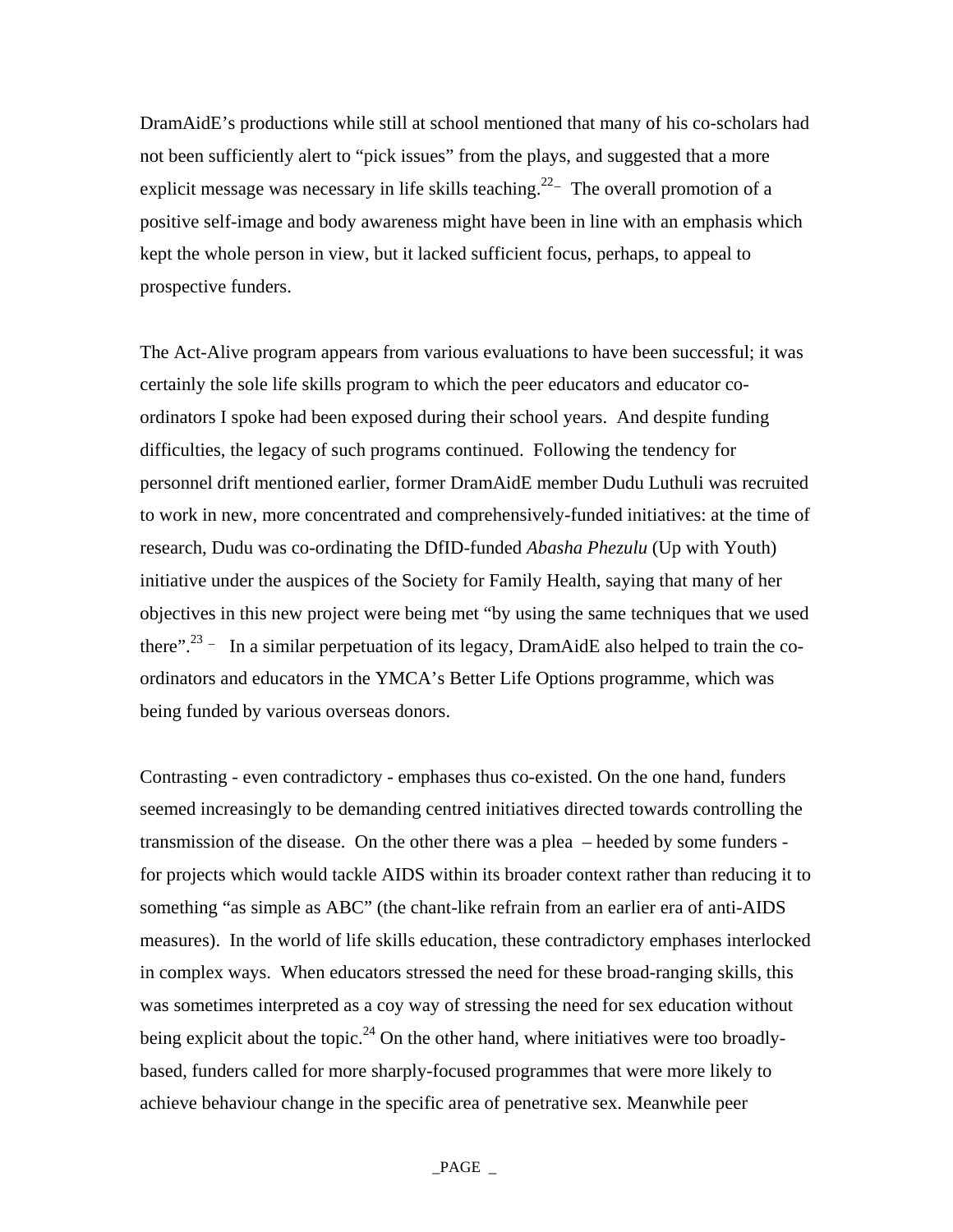educators themselves, perhaps expressing a need more broadly felt, have pleaded for a wide range of life skills for themselves which would go beyond just "empowering us to use a condom". $25 -$ 

# **"They will give out wrong information anyway": peer educators in Durban**

Local peer educator initiatives, as well as being based on internationally recognized practices and discourses as mentioned earlier, were also endorsed with enthusiasm by local program co-ordinators viewing them through the prism of local ideology and of their own youthful experiences. They were seen, for example, as a viable alternative to the largely non-existent communication about matters of sex and reproduction between generations within African families, where, it was alleged, there was often minimal trust and interchange, or where discussion of sexual issues was taboo.<sup>26</sup> - Similar dysfunctionality of communication was said to exist between clinic nurses and other health professionals – invariably disparaged as "old *gogos* (grandmothers)" - and the teenagers who might rely on them for advice: "if young people are together, they can talk. But if there's an old person there, you can't".<sup>27</sup> -

Trust was said, then, to develop far more easily between peers than between people of different generations. Peers were hence seen as ideal communicators about the facts of life. But many peer relationships, especially those between genders as discussed earlier, lack the egalitarian quality which the term seems to imply. A male peer educator who builds up a relationship of trust might, it was thought, take advantage of his position: "it is possible that kids might 'fall for' him".<sup>28</sup>  $-$  He might act in an authoritarian rather than a collegial and friendly manner to his peers.<sup>29</sup>  $-$  He might, someone speculated, even use his access to contraceptive services to procure, in exchange, sexual favours for himself. Indeed, there was hilarity at the thought of an educator saying, to one of those being educated, "come, let me show you how to use a condom". Even in the absence of an abuse of trust as overt as this, the need for confidentiality, which makes some adolescents travel far afield for fertility advice rather than consulting local community members, would be unlikely to be satisfied by discussions with a peer (Varga et al 1999:4:8).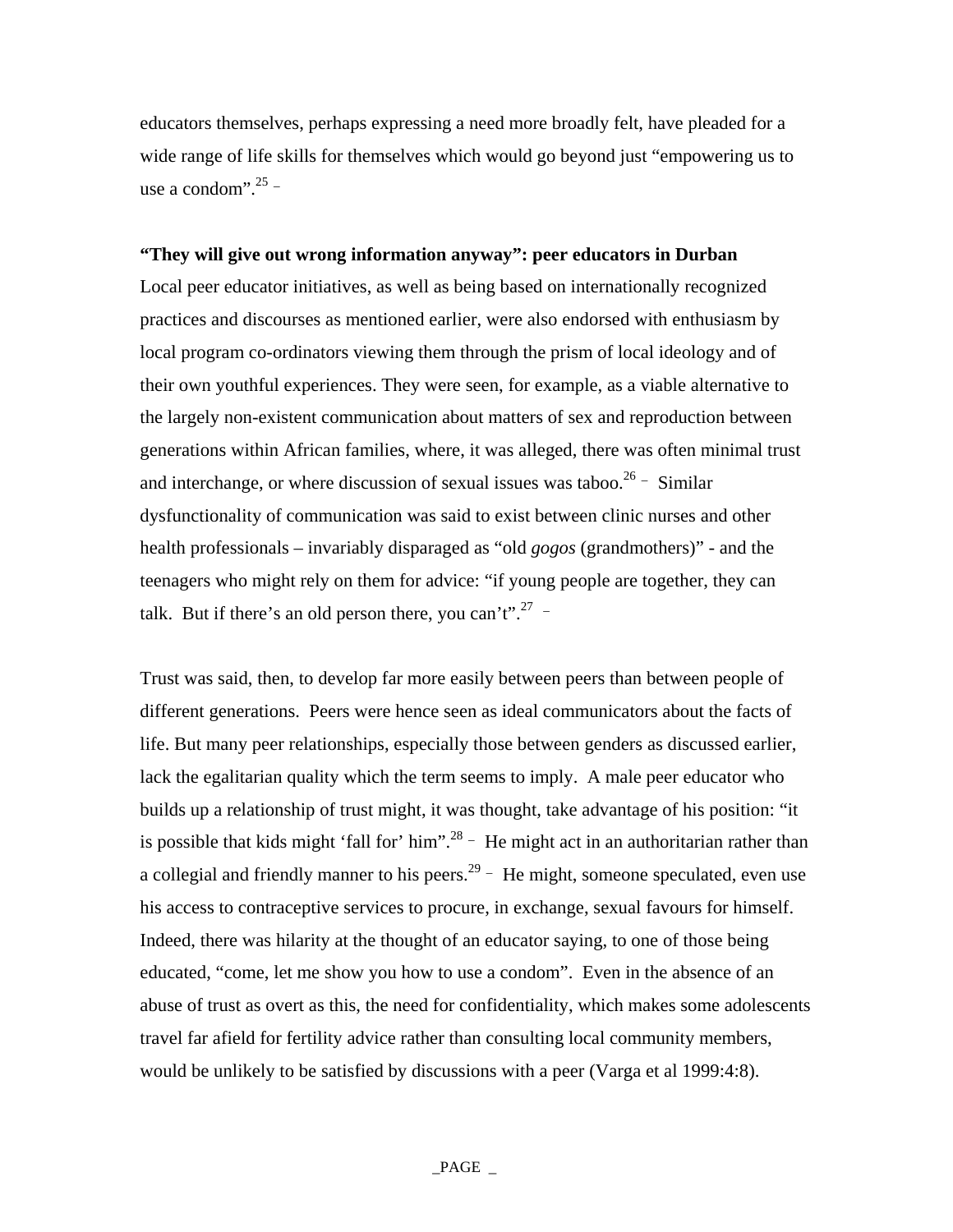Some of these warnings are borne out by a 1996 survey conducted, in various South African urban settings including Durban's Umlazi, by Richter. Many of the youths she interviewed, who were not peer educators but rather recipients of peer education, claimed they would prefer to get advice, in an anonymous youth centre, from adults – whom they respect – rather than from peers. She found that where peers do have an influence on peer behaviour, it has generally been in the direction of bringing about, rather than avoiding, high-risk behaviour. When I asked DramAidE director Lynn Dalrymple about this, she defended the peer educator model, sounding resigned and yet sanguine:

boys will talk to girls about sex anyway, they will give out wrong information anyway - by mistake or on purpose - and they will use this misinformation to get girls to sleep with them anyway. We can only hope, with our interventions in peer education, that there will be some peer educators, among the many doing this informally anyway, and without any training, who will genuinely help. It is of course inevitable, as well, that there will be a dilution and distortion of the message. People will tell others only part of what we told them, forgetting that before this we said something very important like "what would happen if"..... $30 -$ 

Such pragmatism notwithstanding, Richter's survey implies that the "cost-effectiveness" of peer education would be more accurately described by speaking of it as a low-cost, but second-best, alternative (1996).

Juxtaposed starkly like this, it is difficult to weigh the positive attributes of peer education against its potential disadvantages. The difficulty is exacerbated by the fact that, because of the dearth of research mentioned earlier in the paper, there is very little in the way of detailed evaluation of such programmes – and particularly of the means by which, and the effectiveness with which, they change sexual behaviour (but see Campbell and MacPhail 2001; Campbell and Mzaidume 2001). Part of the problem with the peer education model, and with the ideology underlying it, concerns the way in which it merges two sets of qualities. It combines the egalitarian and non-authoritarian character of a relationship between equals with a more hierarchical relationship in which knowledge – in this case about life skills - can be passed on from the informed to the ignorant. If educators were the equals of those whom they educate, and hence merely vessels for transmitting neutral bodies of information as is sometimes implied (Hobart 1993), then the question of these educators' own behaviour change would not be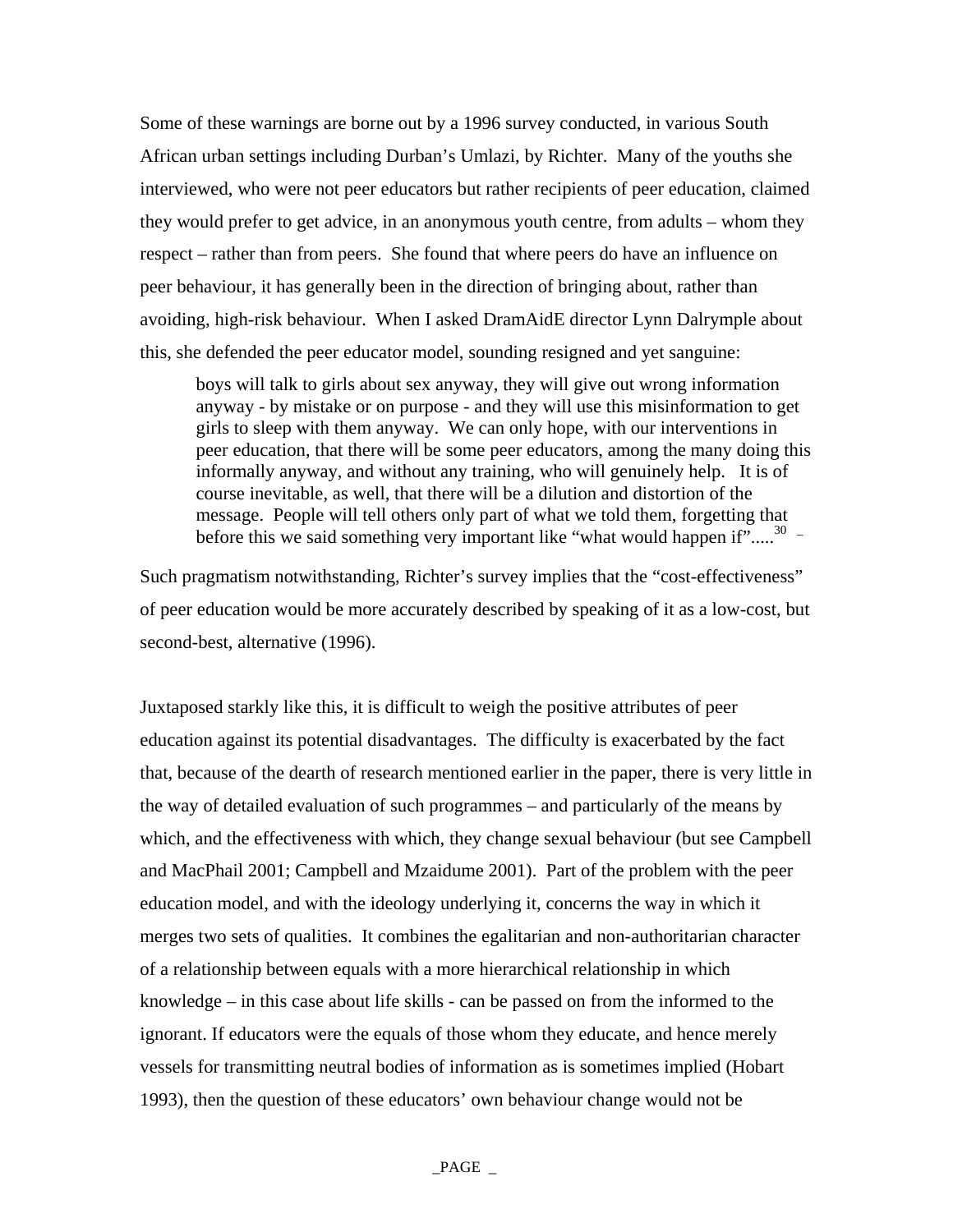pertinent. But if the nature of the "peer" connection involves them in relationships – including, potentially, sexual ones, and ones of unequal power – with those whom they teach, then it would be useful, in order truly to assess the effectiveness of these life skills schemes, to find out whether educators as well as those taught are practising safe sex. This, at the time of research, had not been attempted. Indeed, it would be hard to imagine a means by which it could be done.

It seems then that for peers, as for the school teachers mentioned earlier, existing relationships characterised by gender inequality might be as likely to promote – even initiate - coercive sexual connection as they are to encourage safe and healthy sexual behaviour. If, as a peer education director asserted, the benefit of life skills education programs in schools is primarily that it provides information for *teachers*, it seems likely that such an observation would apply equally in the sphere of peer education. It may be to those teaching rather than to those taught that the advantages of life skills education accrue (Senderowitz 1997, cited in Varga et al 1999:4.6).

# **"How come we have to be the volunteers?"**

I have suggested here that the behaviour of peer educators is as significant as their capacity to pass on information. If this is so, perhaps their reasons for joining such programs ought to be considered. Motivation has been much-debated by those who design and run such schemes, since it affects educators' staying power and hence these programs' overall success in the numerical terms in which reports to donors must be couched, and also because of the ever-increasing emphasis on sustainability (Gardner and Lewis 1996); Grillo and Stirrat 1997:8-9). The issue of motivation is closely linked, as well, to the cost-effectiveness mentioned earlier, since most peer educator foot-soldiers are volunteers. The fact that these peoples' effort comes free and gratis has to be continually weighed up against the consequent instability of might be called the "labour force". $31$  $31$ 

In the case of *Abasha Phezulu*, volunteer motivation was thought to derive from the unemployed youths' need for diversion and social participation: "some of them are bored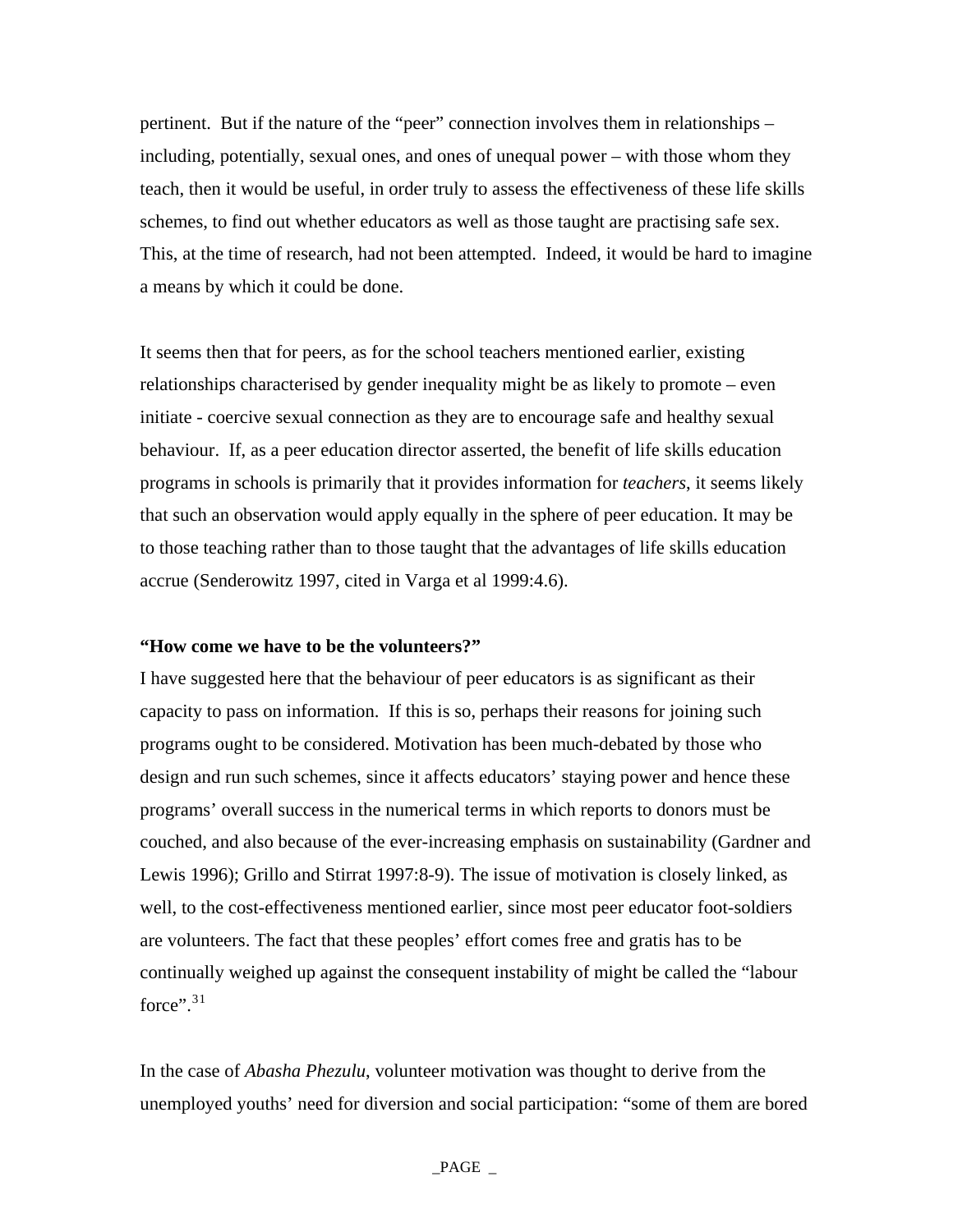and have nothing to do at home. It's nice to meet with a group of other young people and chat, and do something interesting".<sup>32</sup> A model inspired more by community outreach informed the Scripture Union's life skills programme in Kwa-Mashu, where Nqoba Zindela was trying to recruit church members and others who might have altruistic motives. But in practice he had difficulty mobilizing sufficient numbers of volunteers and in retaining those already mobilized:

because there are such problems of unemployment, and because we are working with disadvantaged people, we find that we get to the end of the month when they have been working with us, and it is very hard to give them no money at all - they have dependants. Some of them drop out. We may think we have a certain number, and then we find that they don't arrive. I have now started to try and raise some funds, so I can pay them at least something.<sup>33</sup>-

The volunteers in most programs were being provided with a little money for transport and food, but some soon came to see this small payment as a form of wage. This was the perception of the unemployed youths serving as peer educators at the AIDS Foundation, who felt that they deserved higher pay. After an incident in which they held a noisy protest outside the office and accused its occupant of "eating the money", new contracts had to be drawn up making clear the voluntary nature of the work and indicating that monies paid were for expenses incurred.

Such problems experienced with the "volunteer" model led development officers and coordinators to look for alternatives, either by offering various material benefits or by stressing more strongly the need for a pre-existing and independent source of community commitment. This latter was preferred, not only because of its presumed greater effectiveness, but also because of its alignment with ideas about sustainability which most donors favour. For some program directors, there was a strong impulse to connect with people at the grass roots, with a view to "moving the level of ownership downwards". Finding self-motivated educators within local settings was thought to be one way to do this.  $34$ -

Considering that religion might provide a strong motivating force, the AIDS Foundation, for example, changed its orientation from the youthful unemployed to older church-going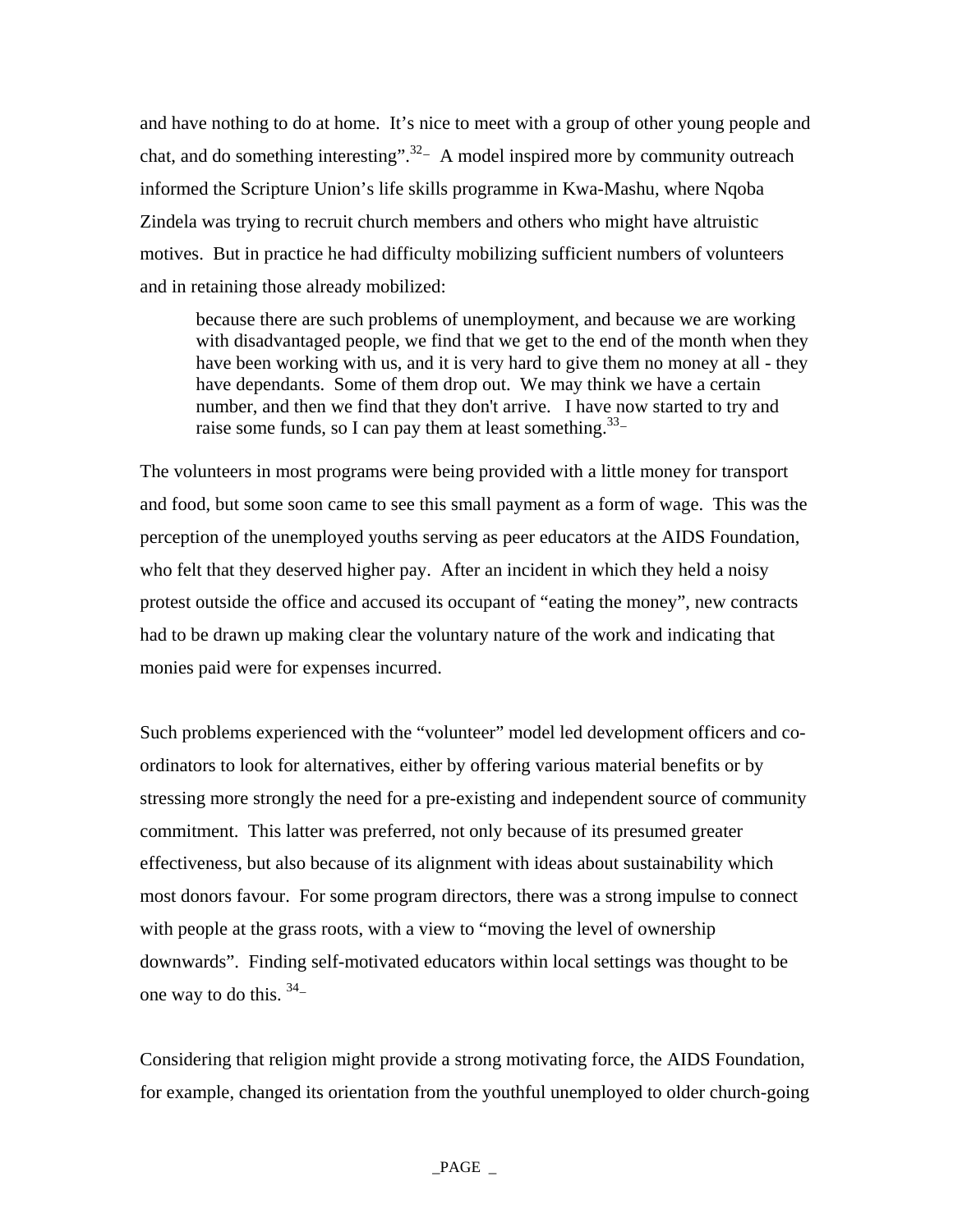women.<sup>35</sup> Still committed to mobilizing young people – in this case unemployed youth out of school - Mdu Khumalo's preferred approach when selecting "master trainers" for Kwazulu-Natal Youth Council's *Pusha* project was to tap into existing sources of strength within the community, by signing up leaders from the various youth organizations in the Youth Council's constituency. Combined with a stringent screening process designed to weed out those with less than total commitment, this approach he felt would successfully tackle the problems involved in using anonymous and unconnected individuals, as many other programmes were doing:

as an individual …. it's difficult to take the information down to the people. But if we work with organizations which are respected within their communities, it is easier for them. $36 -$ 

With its assumptions about and reliance on the strength of existing and sustainable community bonds, this resembles much development theory (Chambers 1983, see Gardner and Lewis 1996). Mdu's presumption was that existing social bonds can be utilized in order to convey a new message, and that the message, however foreign and unwelcome it might at first appear, would be effectively communicated because of the strength of the social bonds. In this sense, his presumption is the opposite of the textbook-publisher's one, mentioned earlier, in which the inadequacies of education's social context could be made up for by well-designed educational materials and text books. Where the publisher endorsed the idea that skills could be taught despite the context, Mdu was here stating his belief that only a sustainable context can render such teaching successful.

This quote provides some insight into how the role of peer educator might be experienced by its occupiers rather than by those who select them. By focusing on the ease with which organizationally-embedded actors can reach "the people", Mdu's remark indicates the importance of seeing things from the point of view *of educators themselves*. It points us towards an understanding that, while some officers and policy-makers might view these educators as mere ciphers who serve as low-cost intermediaries in a process of knowledge transfer, volunteers have a different view of the situation. Although Mdu, here, was highlighting the desirability of recruiting educators embedded in a community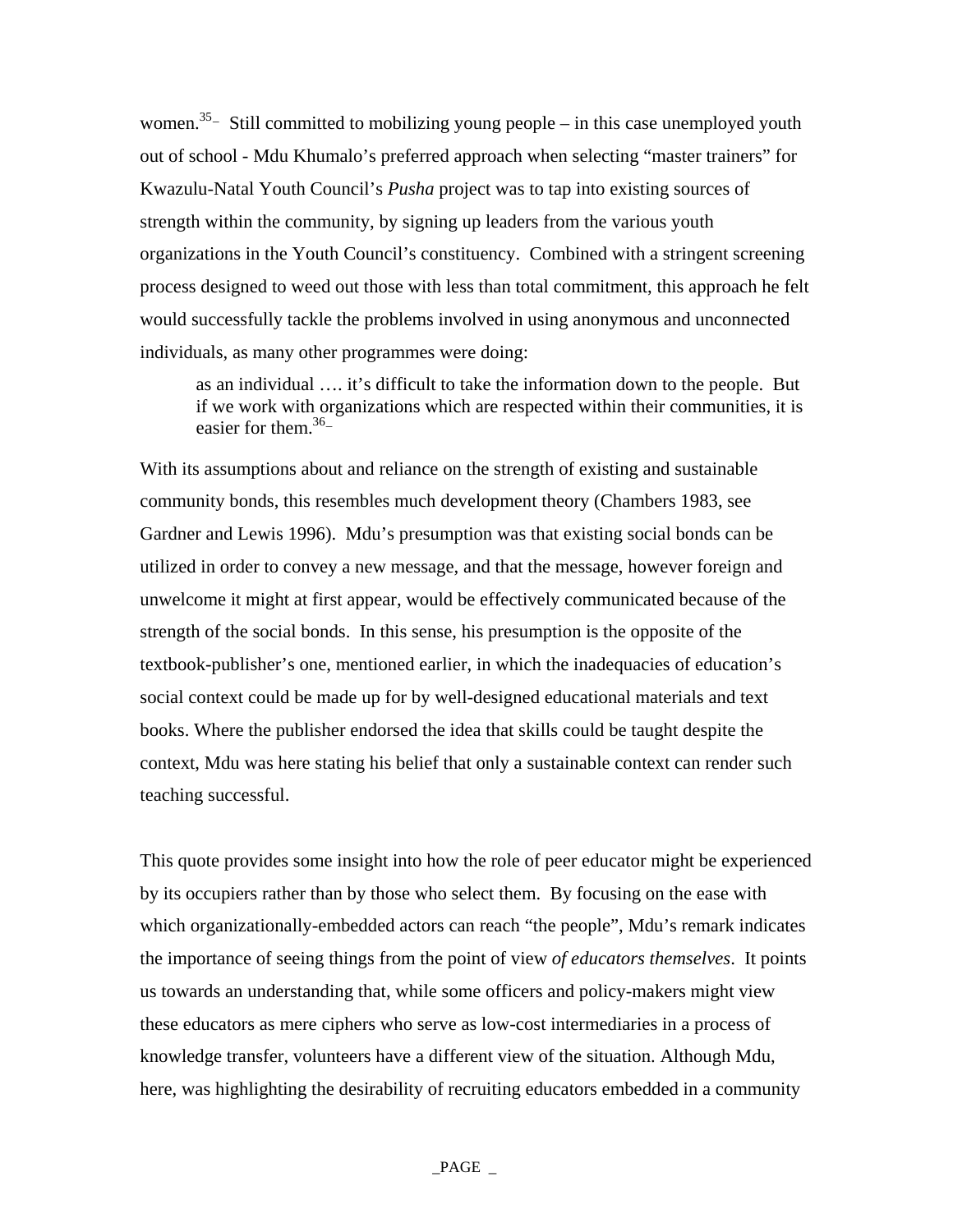context who would experience "ease" in communicating ideas back to this context, my conversations with some such educators indicated that they saw themselves as embedded as much within the NGOs with which they were working as within the communities from which they came. They viewed their role as providing a source of membership in something beyond the dead-end world of youth unemployment, a first step on the road to career advancement, a promise of improved prospects and hence of acquiring distance from, rather than being embedded more deeply in, an undifferentiated "community".

Illustrating these themes very clearly were my discussions with people at varying levels of seniority in the YMCA's Better Life Options peer educator programme, aimed at providing life skills and improving reproductive health in the context of various Durban townships. The project manager, Thami, had "grown up" in the YMCA, having attended its scholar support scheme SEI (Supplementary Education Initiative) from 1990 to 1993 in Umgababa, where he was raised, and having moved through successively higher levels of the program until he achieved a managerial position.<sup>37</sup> $-$  The local co-ordinators who reported to him had, in similar fashion, moved through the first level of recruitment, as peer educators, before occupying their roles as peer educator co-ordinators. Having moved one step up the ladder, each was now overseeing and monitoring around 10 such educators who ran weekly classes held in local schools. Some combined the co-ordinator role with part-time study in the tertiary sector. Since all were part-time employees rather than volunteers proper, their motivation might have been partly linked to material factors, but these appear to have been less important than questions of identity and self-worth.

Conversations with local co-ordinators provided some insight into their early exposure to life skills teaching, into how they, in their turn, had been recruited, and into how they saw their role in the YMCA. Lindiwe, like Thami, had worked her way upwards in the organization. After six years enrolled in the scholar support scheme, which was centred on general educational assistance, she moved up through the ranks to become one of its co-ordinators. It was in this capacity that she spent time in the YMCA office and observed the beginnings of the Better Life Options peer educator program, eventually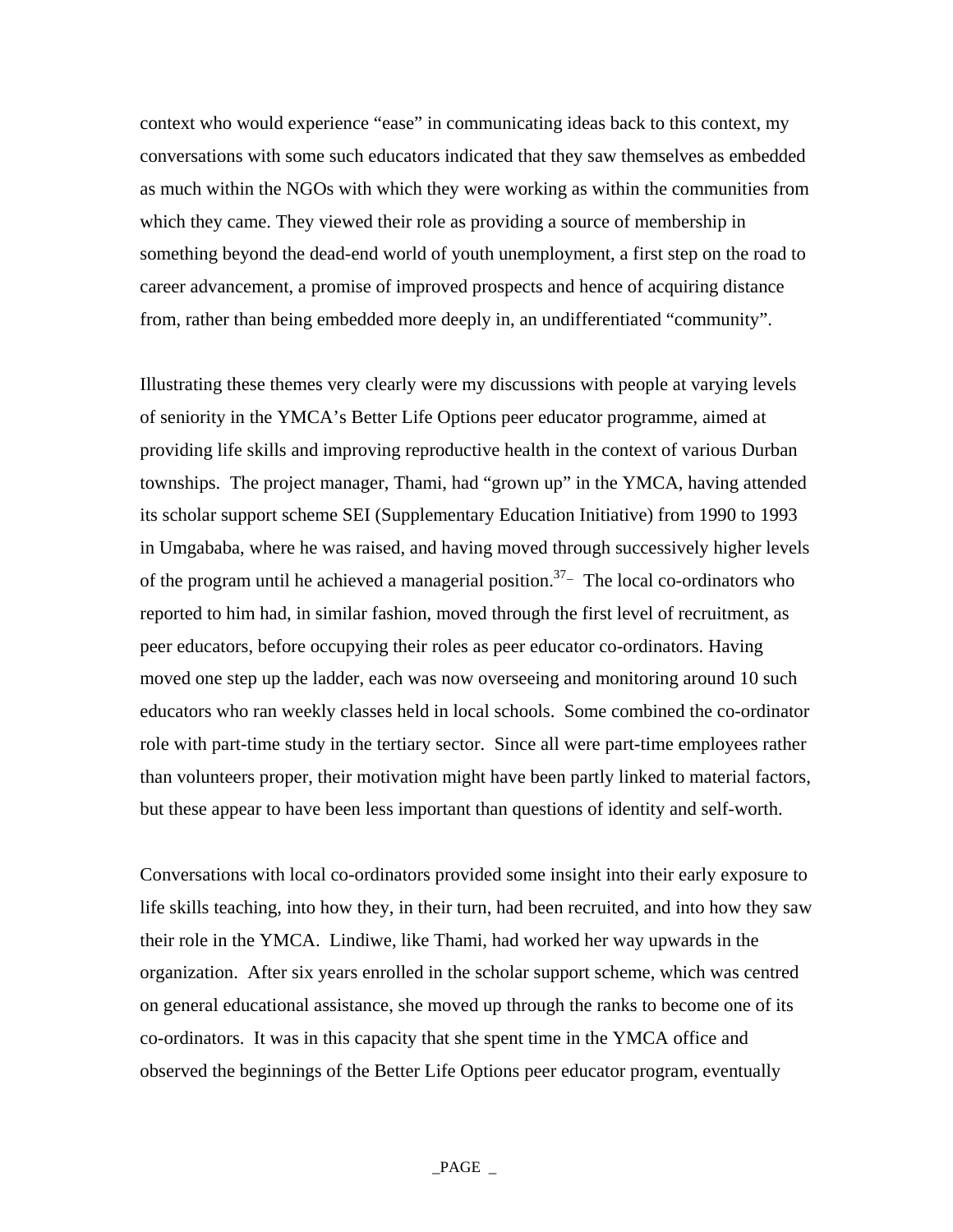taking the initiative to start a branch in her home township, Lamontville, where she then ran it.

Her successively deepening involvement in both these programs had clearly shaped her sense of self-worth. She portrayed her growth from youthful shyness to accomplished and confident adulthood in terms which stressed the YMCA's role:

Those people who used to know me, know that my parents are very strict, I was never allowed to go out anywhere. Now people see me going out on Friday and Sunday - they see that the YMCA has made something out of nothing. In the old days, if I was seen talking to a boy, I would be punished. Now I am exposed to these things all the time, my parents have realized I am grown up. I am 20 years old. I must take my own decisions.  $38 -$ 

Lindiwe's account of her upbringing made it clear that her role in the YMCA had enabled her to transcend her own sense of restriction and nervousness as an ignorant adolescent. It had provided the clarification about the world and about the "facts of life" which had been unavailable within the narrow setting of her family, and had correspondingly rendered her something of a social success where she had previously been inhibited and withdrawn. Through her involvement in the program she had been drawn into a world of civility in which gender relationships could transcend the crudeness and implied dependency they normally connoted in the harsh world of township life. While from the perspective of the Better Life Options program her success was seen in terms of her capacity to educate and empower others, from her own perspective the program's success was that it had educated and empowered her.

Illustrating a less gradual trajectory of involvement is the case of KwaMakutha coordinator, Felicia. Having sat at home unemployed and "doing nothing" since her last year of school, she was visited by one of her former teachers who was on a recruiting drive for the program, and agreed to join. Being enlisted, it was clear from Felicia's enthusiasm and intensity, had given her a considerable sense of purpose.

To understand Felicia's perception of her role, one must recognize how crucial it was for she and her fellow co-ordinators to be seen as distinct from some homogenous, and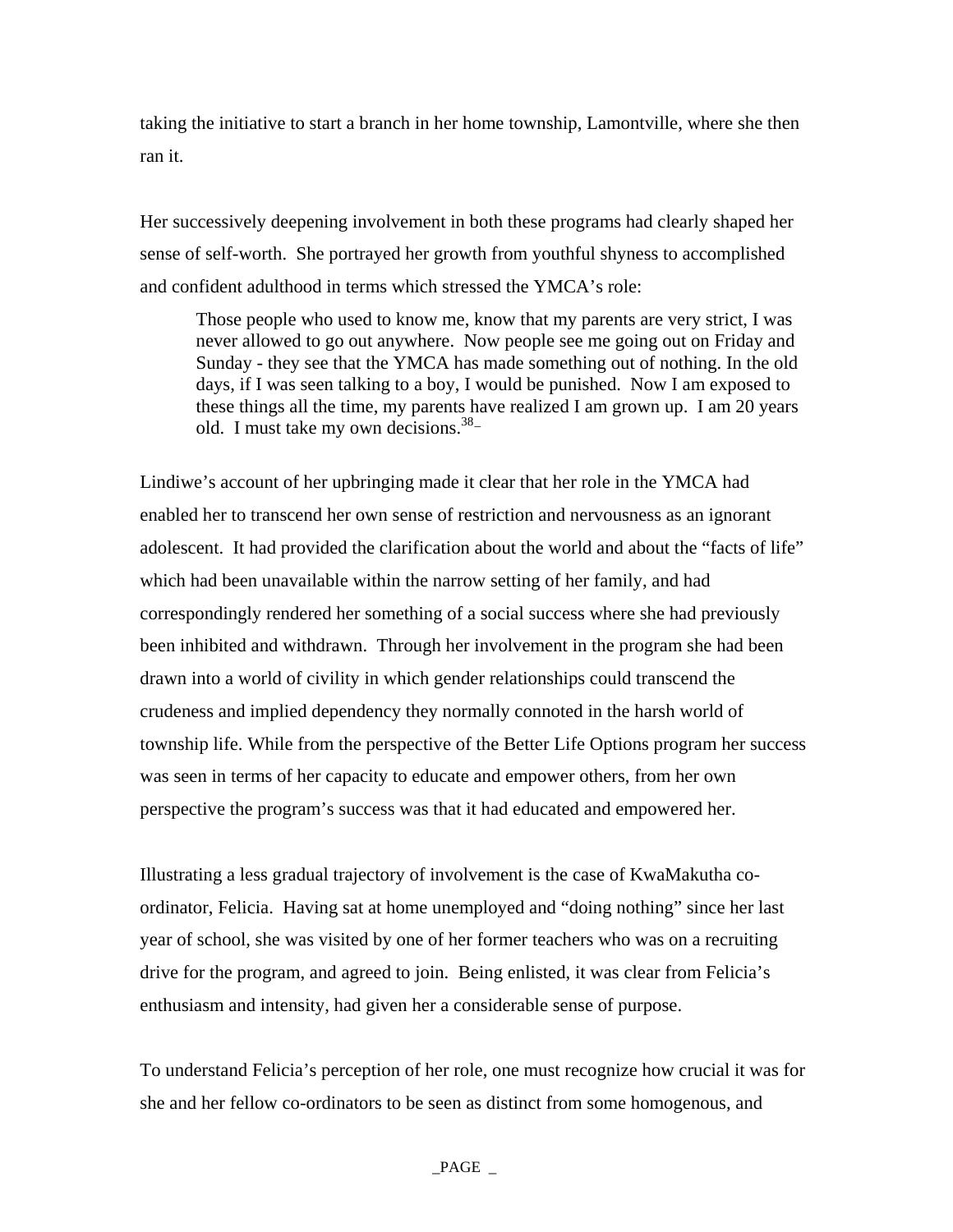promiscuous, youthful horde. Having been inspired by the advice of a schoolteacher who informed the class that she had remained a virgin until the age of 23, Felicia regarded herself, and was seen in the school, as a "good girl". With a sense of herself as virtuous, as not being "at risk" of either pregnancy or AIDS, she was affronted and angered when a DramAidE performance was mounted at the school to warn pupils of these interlinked outcomes, since it appeared to categorise all township youth, including herself, as lax in morals.<sup>39–</sup> Echoing this objection to the homogenizing tendencies inherent in much attempted life skills teaching, AIDS campaigner Vicci Tallis expressed a similar view. In an attempt to explain why AIDS education campaigns, successful elsewhere, had failed to take root in South Africa, she said

The problem is that we are targetting the general population, not specific groups. It's "youth in South Africa" – it's a one-message-fits-all approach. We need to look more at specific target groupings. Since we cannot reach everybody, we need to look at messages for specific groups. We need to latch onto what makes a particular segment of society special. $40-$ 

It is not my intention here to perform the evaluation for which so many NGOs have been longing, by endorsing the approach of the specific organization which recruited these particular co-ordinators. I am not, in any case, in a position to do so, since I have no way of monitoring the effects these young practitioners have had upon their peer educators, nor that of these educators upon those to whom they convey their information. But what can be gleaned from the case of Lindiwe and Felicia is some insight into the puzzling question of motivation. The answer seems to lie, at least in part, in how life skills programmes educate their educators; in how those designed to aid in development are being developed. These educators were at least as fired up by the sense of purpose, identity and membership they derived from their work - an enthusiasm probably linked to their status as part-time employees - as by the idea that they were helping to spread accurate information about safe health choices to their local communities.

The case also demonstrates something about AIDS, and the teaching of AIDS-related skills, in a broader and more holistic context. The foot soldiers of peer education may, like Thami and Lindiwe, have been drawn into organizations through impulses and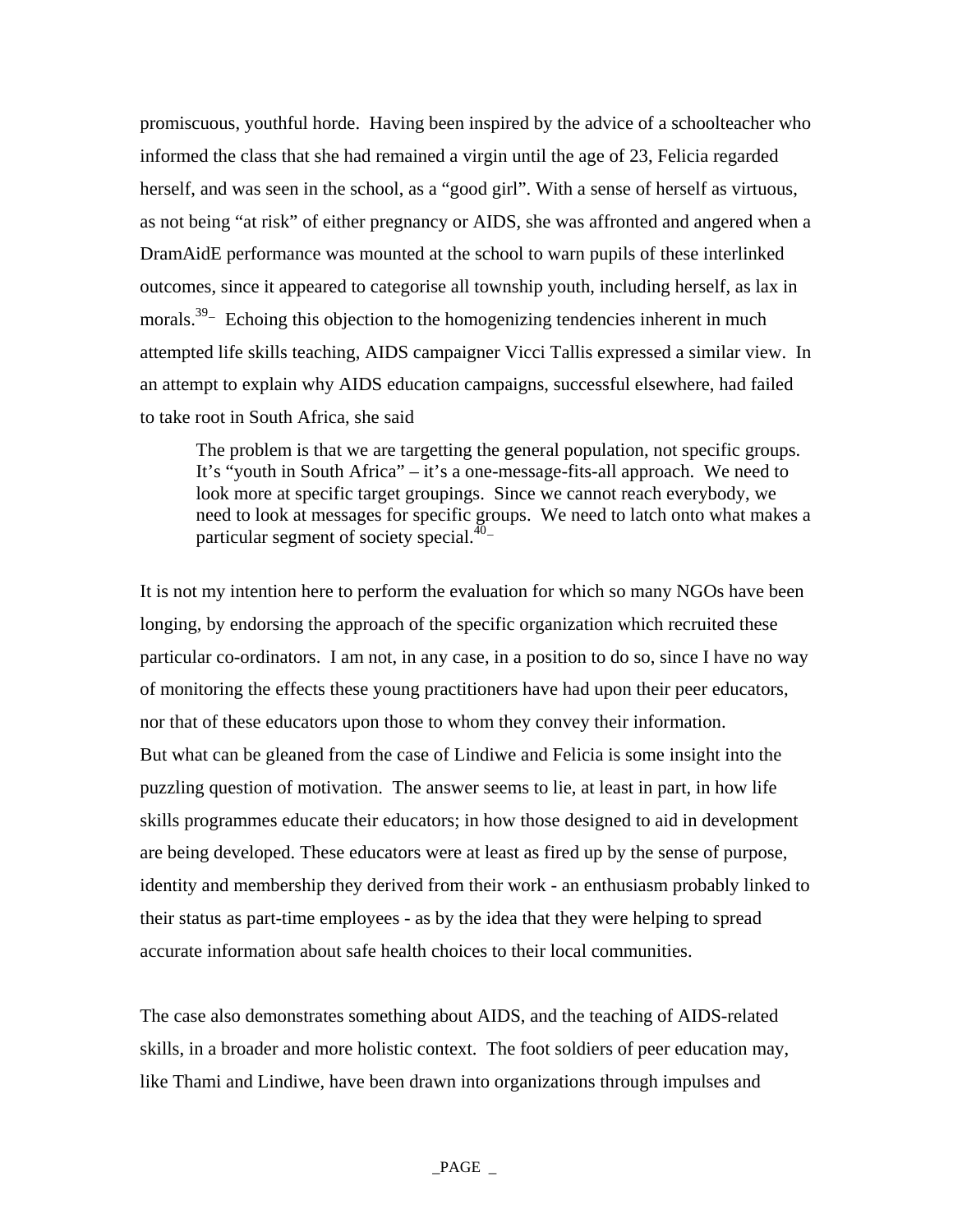incentives which have little to do with AIDS, fertility, spreading messages about safe sex, or even about healthy living in a more general sense, but which rather concern youthful ambition, the furthering of education, and the desire to "live a better life".

That this is true more generally, and in other African contexts where peer educators are used, was clear from a speech given by a young Zambian peer educator at the 5<sup>th</sup> Annual Reproductive Health Priorities Conference, held in Kwazulu Natal at around the same time. Claiming to speak on behalf of youth more generally, he expressed annoyance at being viewed as a means of conveying information about AIDS, and a desire to view his position in the field of reproductive health as a step towards a good career:

AIDS tomorrow, AIDS everyday on TV, AIDS. Young people don't like boring stuff. And if you use those abbreviations – ABC,  $KBAP^{-41}$ - I find those boring things, they don't mean anything.

We need a social infrastructure. ... By that I mean communication skills and decision-making skills - things that we want. Leadership training, vocational training, civic rights and responsibility … we want mental health and hygiene. This is what makes up life skills. What we need are life skills. Not empowering us to use a condom.

But again, youth are only at that level of … peer educators and peer counselors. They are used, they are normally looked at as volunteers. How come we have to be the volunteers? I think you should have planned some kind of incentive. There's a developmental stage from being a programme officer to a director: you move to a higher level. $42$ 

This impassioned plea for the accelerated advancement of untutored youth through the professional and management levels in NGOs probably begs as many questions as it answers. Vacant directorships in such organizations are, after all, not as easily come by as volunteer places. In this sense, one cannot see Holo's speech as necessarily pointing the way forward for policy-makers or practitioners. It does, though, encapsulate some of the paper's themes. Holo speaks as one who has been recruited as a teacher, but who sees himself as a learner. The narrowly-focused platitudes and doctrines of the anti-AIDS lobby are anathema to him, although he works in this world and owes his identity  $-$  if not his living – to the discourses which this lobby endorses. The life skills with which he would prefer to concern himself are not those he will be asked to teach, but those he would like, himself, to learn. While certain kinds of transformations could lead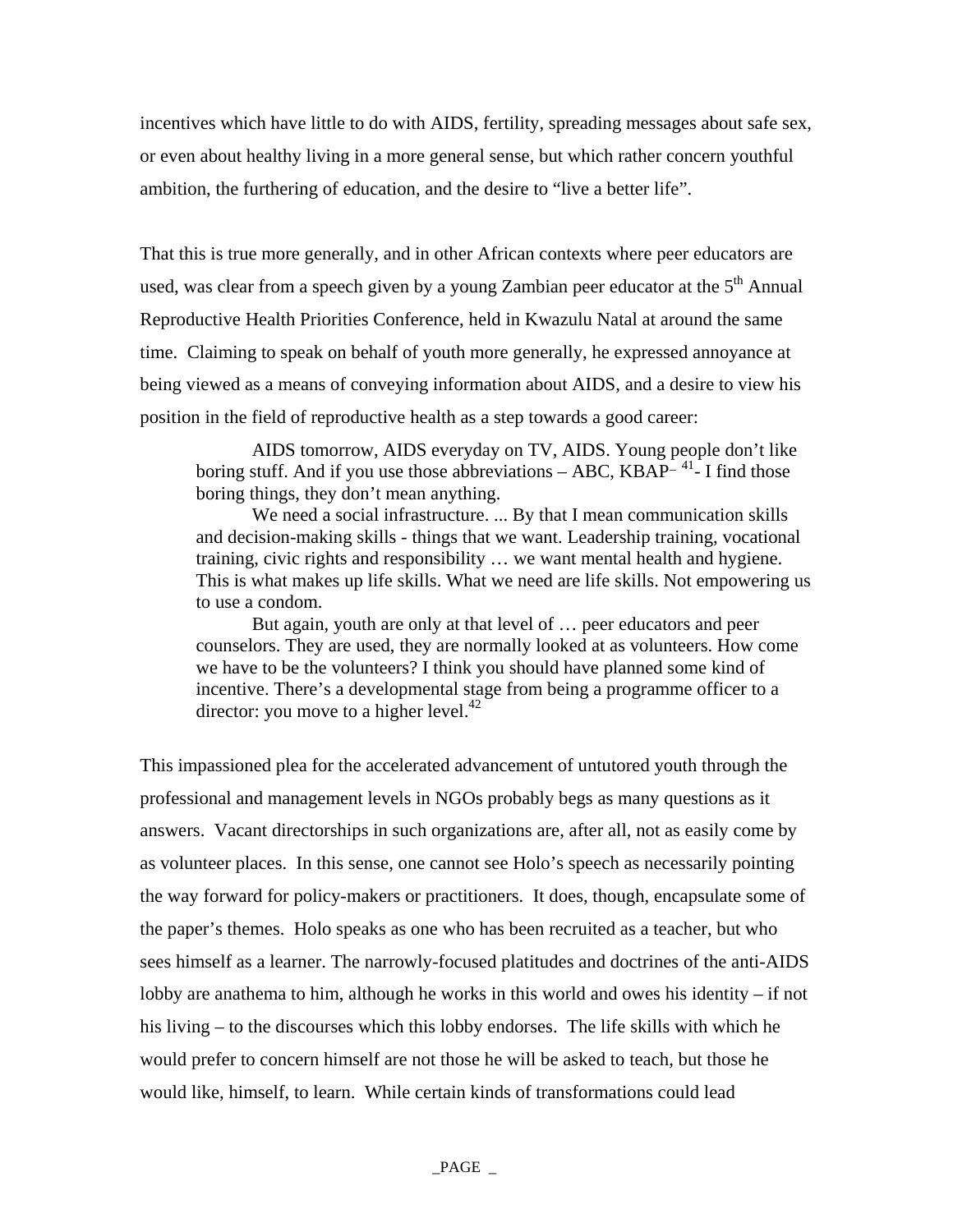communities out of the plight of deprivation and AIDS infection, the transformation he desires may be one which could lead him to a higher social status, or even out of such communities altogether, by offering a "better life".

Plans to utilize existing community resources in a sustainable way are, then, in danger of misunderstanding local purposes, as a recent study on the fostering of "traditional medical practitioners" in Nepal masterfully demonstrates (Pigg 1997). While health development officers were nurturing local communities in an attempt to endorse what they assumed to be this pre-existing, community-based role, the so-called "practitioners" were making use of development initiatives to further their formal medical skills, and to distance themselves from the traditional sector altogether. Instead of harnessing community practioners' energies, developers were drawing the people themselves into their orbit. What started from developers' point of view as "extending a hand downwards" into the local community became, from the point of view of those developed, a means to hoist themselves up and out of poverty, and away from the local setting altogether.

Neither health schemes in Nepal nor peer educator programs in Durban are the first development initiatives to have unintended aspects (Ferguson 1990). So much the better, one might think, if the consequences *are* those which the planners hoped for, even if the *causes* were less than fully planned. Given that the settings of peer education - and hence its outcomes - are so severely circumscribed by South African social contexts, one might ask whether it is really so important to plan from the basis of a precise understanding of educators' motivation. Even if the real beneficiaries of such programs are the teachers rather than those taught, those on the lowest rungs of a pyramid-structured nongovernmental organisation will eventually climb to higher ones and hence derive these benefits in turn. If the sense of fulfilment provided by educators' activities is enough to minimise volunteer turnover, then surely, one might argue, the convergence between their intentions and those of their superiors is sufficient to ensure the effective continuation of such programs.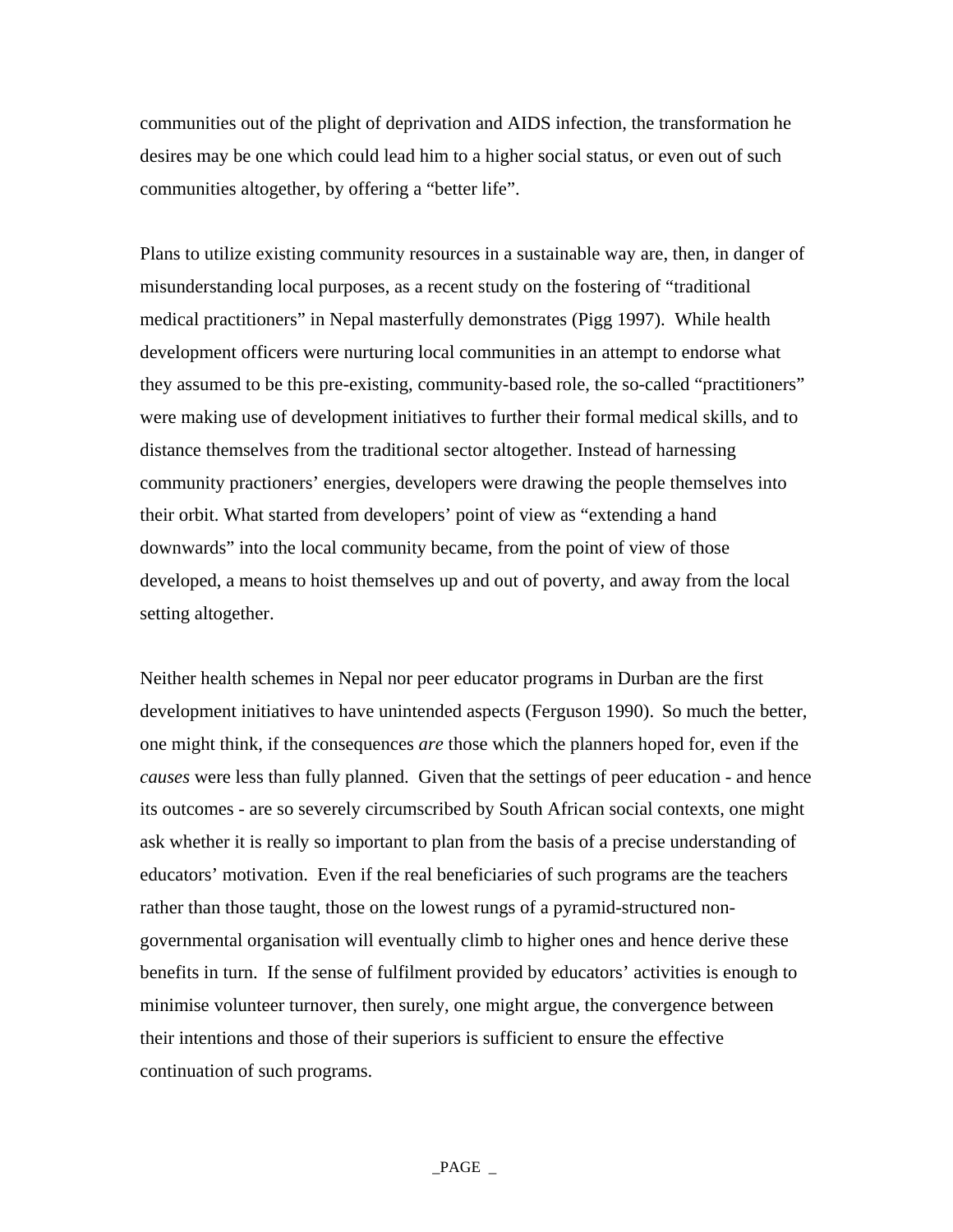A full discussion of such questions would require a more detailed knowledge of local community settings than I was able to gain in the time available. Some broader speculations are nonetheless possible in the light of what is known, more generally, about South African society and politics in the post-1994 era: these will be made below in the course of my concluding remarks.

# **Conclusion**

This paper has illustrated how a new insistence on the need to use existing community competence was spawned, against the backdrop of failed state attempts to harness the energies of the non-governmental sector within the sphere of formal schooling. According to the model of sustainability underpinning this new insistence, information on safer and healthier practices, rather than being taken "down to the people", would be locally produced and distributed. Such a model presumes educators drawn from the ranks of the community will be the agents most appropriately deployed to develop and inculcate the life skills necessary to a holistically-pursued battle against AIDS infection.

It was the insistence that AIDS be seen "in context" which underpinned the demand for sustainable life skills teaching. But a shrewder sense of the constraints placed upon such initiatives by a social context more broadly conceptualised might, ironically, have led planners to place rather less faith upon the effectiveness of such forms of teaching. Besides the more obvious point, mentioned earlier, that poverty and gender inequality breed "peer pressure" rather than "peer education", there are other aspects of the AIDS context which those designing such schemes have failed to acknowledge. These schemes, like other development initiatives, tend to presume – and to entrench - a depoliticized social reality (Ferguson 1990; Robertson 1984). A more precise and politically specific analysis of the national and local settings of the epidemic (and of anti-AIDS education schemes) would reveal how the pursuit of individualized career paths, such as those envisioned by peer educators in this paper, are linked to rising levels of unemployment and poverty in South African townships; political apathy among local youths; and a corresponding lack of "political will" in tackling AIDS at the level of the national state. In a resource-poor setting where the holding of any kind of office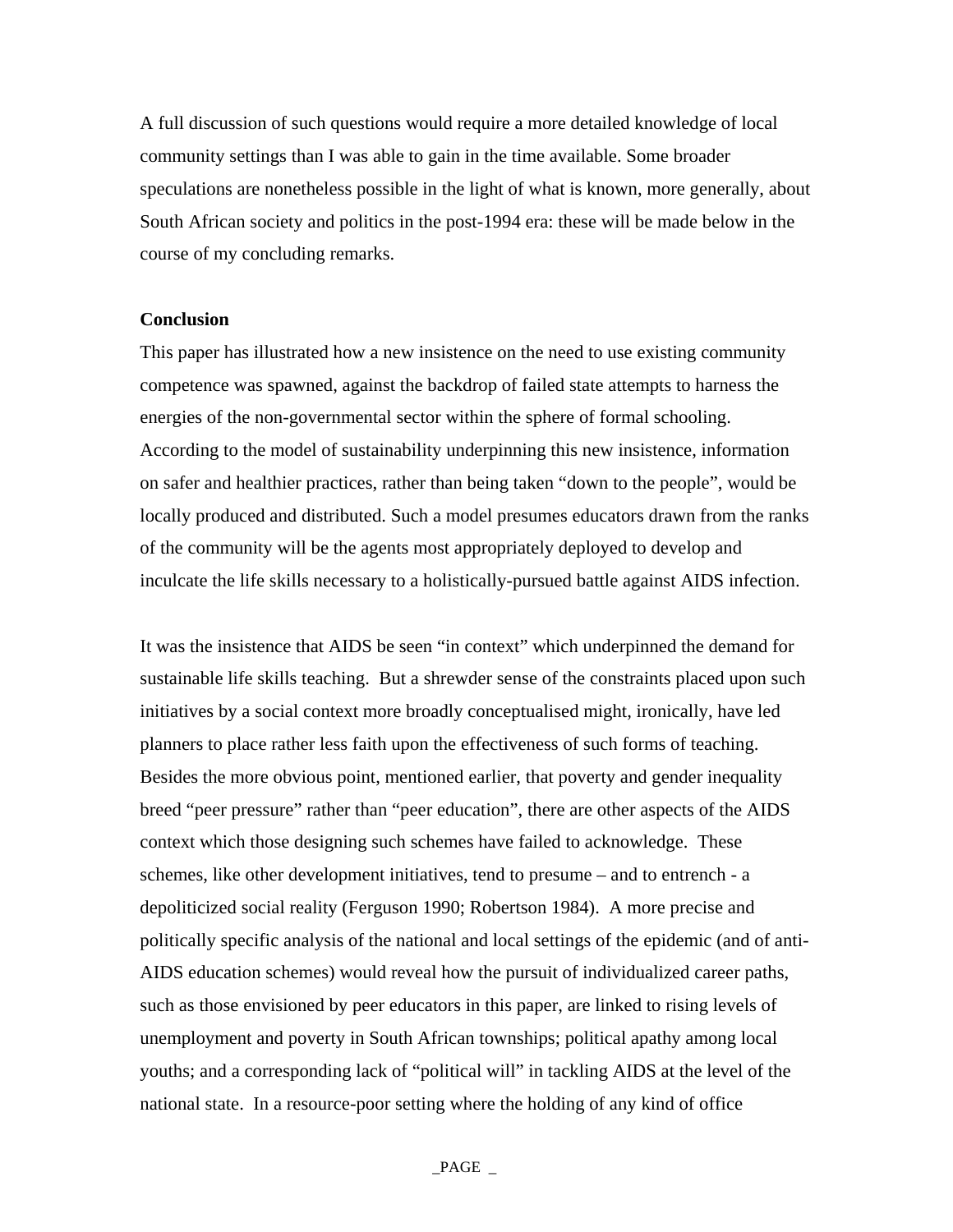represents a resource to be harnessed (and in a setting of political apathy where group strategies have been largely abandoned) it is hardly surprising that advancement should be pursued through individualized means rather than in ways which would lead to the upliftment of entire communities.

The promise of (semi) employment in non-governmental programs, and of further promotion within these, is compelling. And despite the mismatch between the motivations of educators at the bottom of the NGO hierarchy and the purposes pursued by program directors, there remains some chance that the kinds of senior positions achieved by the activists-turned-project officers and program managers mentioned earlier in the paper might eventually be achievable by the rank-and-file educators or coordinators discussed towards the end. Seen in the best possible light, the trajectory seen by educators as a means to transcend community identity might thus represent, not a betrayal of their appropriate role within such a community, but a means jointly to fulfil both individual aspirations to self-improvement and group aspirations for social welfare and public health. But seen less optimistically, such an individuation of community response merely intensifies the political vacuum in which South Africa's AIDS epidemic appears to be playing itself out.

#### **Bibliography**

#### *Agenda 39 (1998)*

Bonnin, D 2000 "Claiming spaces, changing places: political violence and women's protests in KwaZulu-Natal" *Journal of Southern African Studies* 26(2):289-300.

Campbell, C and Z Mzaidume 2001 "Grassroots participation, peer education and HIV prevention by sex workers in South Africa" *American Journal of Public Health*, 91(12).

Campbell, C and C MacPhail 2001 "Peer education, gender and the development of critical consciousness: participatory HIV prevention by South African youth" *Social Science and Medecine*

Collins, Terri 1999 "Lessons of youth: youth and adolescent reproductive health interventions in three provinces of South Africa" paper presented at  $5<sup>th</sup>$  Reproductive Health Priorities Conference, 17-20 August 1999, held at Drakensberg Gardens Hotel.

Delius, P 1996 *A Lion amongst the Cattle: Reconstruction and Resistance in the Northern Transvaal*, Portsmouth, Heinemann/Johannesburg, Ravan Press.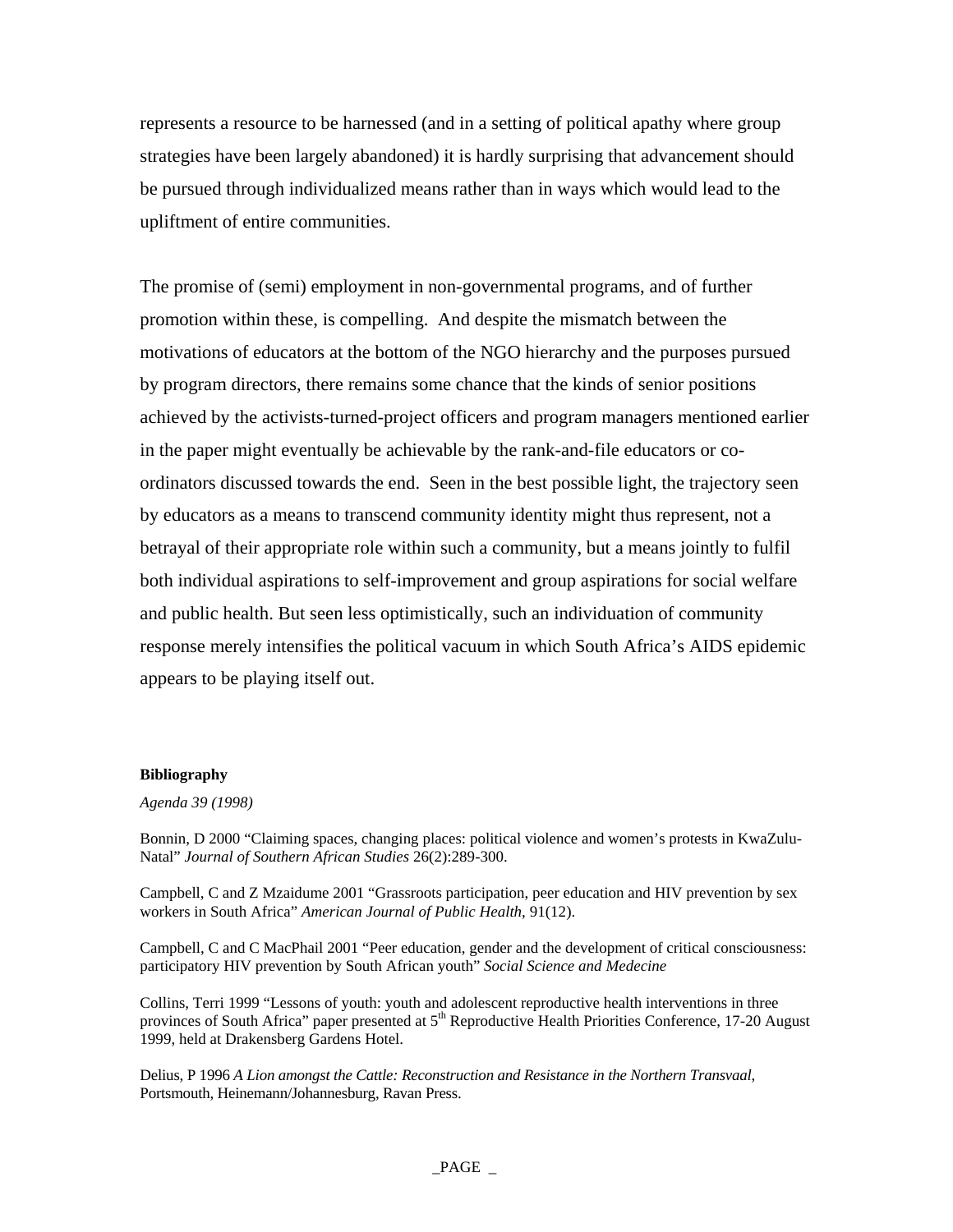Department of Health, South Africa 2000 *National Integrated Plan for Children Infected and Affected by HIV/AIDS.*

Gardner, K and Lewis, D 1996 *Anthropology, Development and the Post-Modern Challenge*, London, Pluto Press.

Glaser C 1998 "'We must infiltrate the tsotsis': school politics and youth gangs in Soweto, 1968-1976" *Journal of Southern African Studies* 24(2)301-324.

Grillo, R D and R L Stirrat 1997 "Discourses of development: the view from anthropology" in R D Grillo and R L Stirrat (eds) *Discourses of Development: anthropological perspectives,* Oxford, Berg

Hobart, M 1993 *An Anthropological critique of development : the growth of ignorance*, London, Routledge.

Ferguson, J 1990 *The Anti-politics Machine: 'Development', depoliticization and bureaucratic power in Lesotho,* Minneapolis, University of Minneapolis Press.

Horizons 1999 *Peer Education and HIV/AIDS: Past experience, future directions*, Kingston, discussion document developed by Horizons, Population Council, the Jamaican Ministry of Health, PATH, AIDSmark/PSI, IMPACT/FHI and UNAID.

Lewis, D 1999 "Revealing, widening, deepening? A review of the existing and potential contribution of anthropological approaches to 'third sector' research", *Human Organisation* 58(1):73-81

Macintyre, K, R Magnani, C Alons, C Kaufman, L Brown, N Rutenberg, J May 2000 "Assessment of Life Skills Programmes: a study of secondary schools in Durban Metro and Mtunzini Magisterial District" Tulane University, Population Council, University of Natal, Durban.

Niehaus, I 2000 "Towards a dubious liberation: masculinity, sexuality and power in South African Lowveld Schools, 1953-1999" *Journal of Southern African Studies* 26(3):387-408.

Ntlabati, P, K Kelly, A Mankayi 2001 "The first time: an oral history of sexual debut in a deep rural area" paper presented at AIDS in Context Conference, University of the Witwatersrand.

Pigg, S L 1997 " 'Found in most traditional societies': traditional medical practitioners between culture and development" in F Cooper and R Packard (eds.) *International Development and the Social Sciences: essays on the history and politics of knowledge,* Berkeley, University of California Press.

Richter, L 1996 "A survey of reproductive health issues among urban black youth in South Africa", final grant report, Society for Family Health, South Africa.

Robertson, A F 1984 *People and the State: an anthropology of planned development,* Cambridge, Cambridge University Press.

Stadler, J 2001" 'He has a heart of listening': reflections on a community-based care and support programme for people infected with HIV/AIDS" paper presented to the AIDS in context conference, History Workshop, Johannesburg.

Tallis, V 1998 "AIDS is a crisis for women" *Agenda* 39: 6-14.

Taylor, N and P Vinjevold (eds) 1999 *Getting Learning Right*, Johannesburg, Joint Education Trust.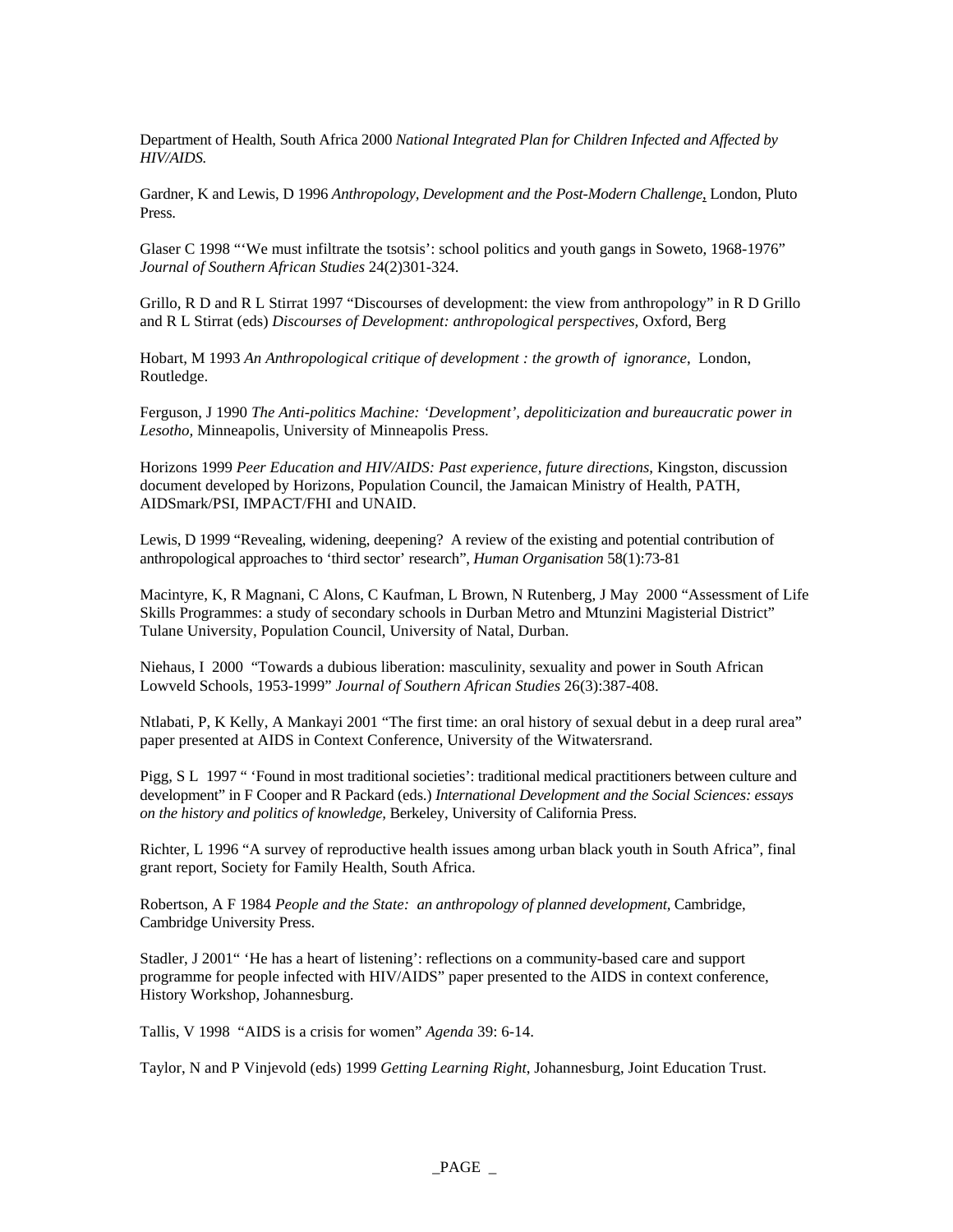Terreblanche, M and M Seedat 1999 "Independent evaluation of the SAPLER peer counseling programme" University of South Africa, Institute for Social and Health Sciences.

Turner, G and G Shepherd 1999 "A method in search of a theory: peer education and health promotion" *Health Education Research,* 14(2):235-247.

Varga, C, Q Cebekhulu and M Beksinkska 1999 "A review of Literature and Programs focused on Youth and Adolescent Reproductive Health", National Adolescent Sexual Health Initiative (NASHI), mimeo.

Wood, K, J Maepa, F Maforah, R Jewkes 1998 " 'He forced me to love him': putting violence on adolescent sexual health agendas" *Social Science and Medicine* 47(2):233-42.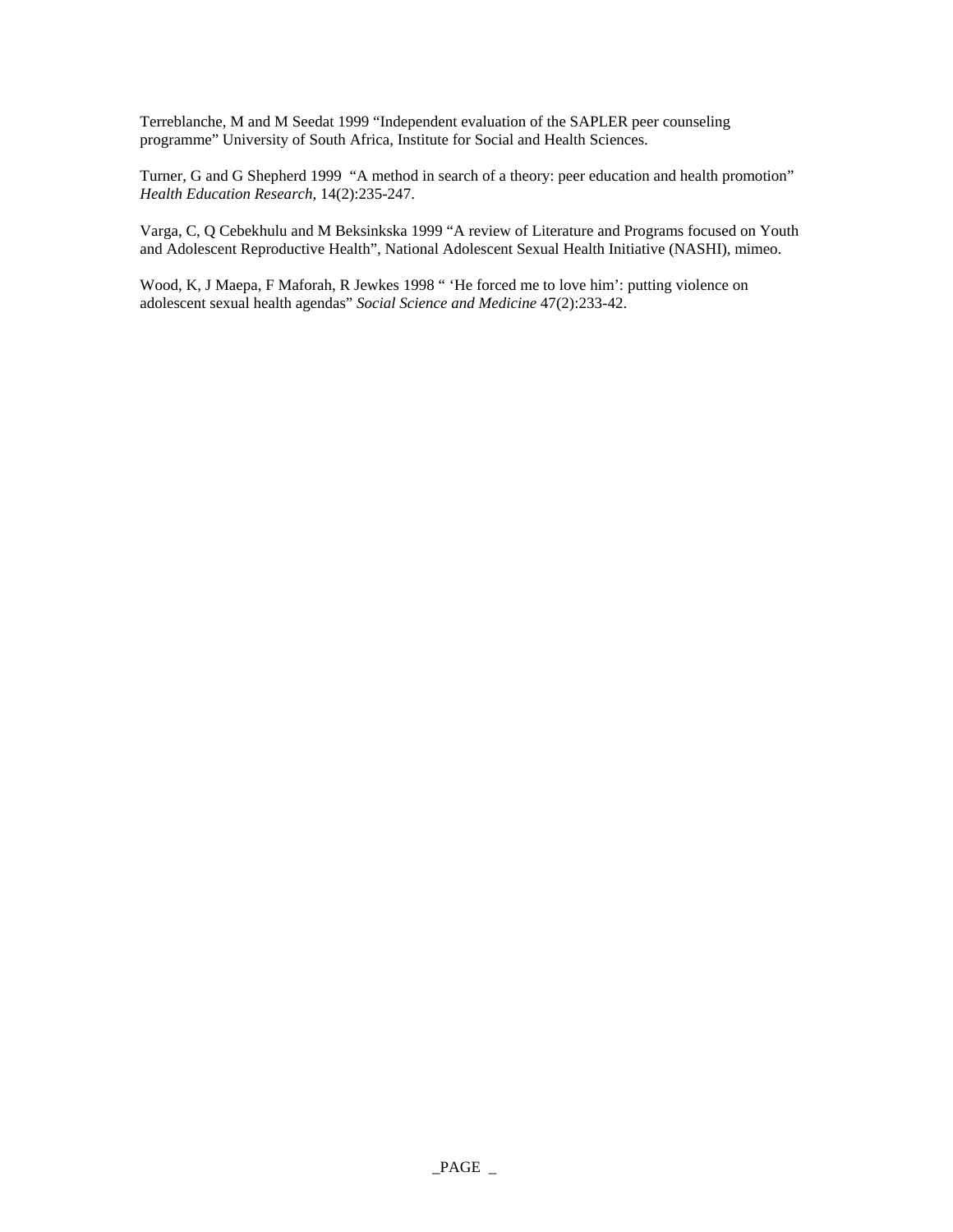#### **Endnotes**

 $<sup>1</sup>$  Much of the population studies/fertility literature on southern Africa fails to take sufficient account of</sup> various kinds of AIDS intervention and the socio-political environment and institutional context in which they occur. See for example the papers presented at the 1999 workshop on Fertility in Southern Africa, held by the Journal of Southern African Studies, Centre for African Studies, University of London, and Wellcome Trust, published in the *Journal of Southern African Studies* 27(2), June 2001. 2

 $2\degree$  See, for example, the compendium of strategies for combating AIDS issued by the Centre for Disease Control (http://www.cdc.gov/hiv/pubs/hivcompendium/organize.htm).

<sup>3</sup> Some expressed their hopes to me that the new NASHI (National Adolescent Sexual Health Initiative, now better-known through its brand name Lovelife) would enable a broader evaluation exercise to take place, but at the time of research the evaluation part of this project aimed more at a general assessment of existing initiatives than at a detailed look at the techniques used, and the assumptions informing these, in specific cases (Varga et al 1999).

For my section of the study I also received grants from the LSE Staff Research Fund and the University of London Central Research Fund, which I gratefully acknowledge. Thanks too to Carol Kaufman for linking me to the project and for many useful discussions; those at Policy and Praxis who made me feel welcome; those I spoke to and interviewed in Durban for letting me interrupt their crowded schedules; David and Jenepher James and Norman and Lynette Pearson for invaluable help; Patrick Pearson and Catherine Campbell for useful comments and advice; those at the AIDS in Context Conference who read and commented on the paper, and participants in the Southern Africa seminar at AFRAS, University of Sussex, especially Saul Dubow, Richard Wilson and Deborah Simpson, for their ideas.

<sup>5</sup> Mkhonzeni Gumede, DramAidE, 11th August, 1999. Research was conducted some time between two scandals: that concerning the misuse of state funds on the infamous musical Sarafina and that concerning the President Mbeki's ill-famed attempt to deny the HIV/AIDS link.

<sup>6</sup> For earlier youth mobilisation see (Bonnin 2000, Delius 1996, Glaser 1998, Niehaus 2000); for later depoliticization see (Glaser 1998:322-3; Niehaus 2000:402-6).

 $\frac{7}{1}$ Mdu Khumalo, Kwazulu-Natal Youth Council, Tuesday 17<sup>th</sup> August, 1999.<br><sup>8</sup>These, at the time of research, were receiving unprecedented attention because of the recent launching of the National Adolescent Sexual Health Initiative NASHI (now re-branded "Lovelife"), with its intention of providing an overview of existing programs and its broad-ranging proposals to base the establishment of numerous youth centres on a peer educator model (Varga et al 1999).

<sup>9</sup> Debbie Mathews, AIDS foundation, 18<sup>th</sup> August 1999.<br><sup>10</sup> Mkhonzeni Gumede, DramAidE, 11th August, 1999.<br><sup>11</sup>Bafana Msezane, 6th August, 1999; Suzanne Leclerc-Madlala, 12th August 1999; Tallis (1998); Collins (1999). These points were made about the situation in the Durban area particularly: in other areas of South Africa, such as Gauteng, there appears to have been greater success in pursuing an integrated approach (Carol Kaufmann, personal communication).

<sup>12</sup> Vicci Tallis, 18th August, 1999; Ntsiki Magwaza of NPPHCN, telephone discussion, 17th August, 1999. Some losers of bids had been left out in the cold as a result of the tendering process. This occurred in the case of the National Progressive Primary Health Care Network (NNPHCN), which had played a crucial role in establishing national AIDS programs in the days before government had taken any heed of the problem. Its funding and role were progressively eroded when, in 1989, the apartheid government made a move to set up national AIDS Training and Information Centres (ATICs) and when, after 1994, the new government took over all AIDS policy and programming and absorbed most donor funding.

 $^{13}$  Vanessa Watson, telephone discussion, 9th August 1999; Mdu Khumalo, Tuesday 17<sup>th</sup> August, 1999; Ntsiki Magwaza, telephone discussion, 17th August, 1999; Debbie Mathews, 18<sup>th</sup> August 1999; Molly Kemp, Kwazulu-Natal Education Dept. Psychological Services, 18<sup>th</sup> August, 1999; Vicci Tallis, 18th August, 1999; Lynn Dalrymple, personal communication.

<sup>14</sup> Vanessa Watson, personal communication.

<sup>15</sup>Dennis Bailey, PPASA, telephone discussion, 4th August, 1999, see also Niehaus (2000).

<sup>16</sup> Belinda Mason, independent textbook publisher, 7th August, 1999; see also Taylor and Vinjevold (1999).

<sup>17</sup> Dudu Luthuli, SFH, 13th August, 1999.

<sup>18</sup> Vicci Tallis, 18th August, 1999.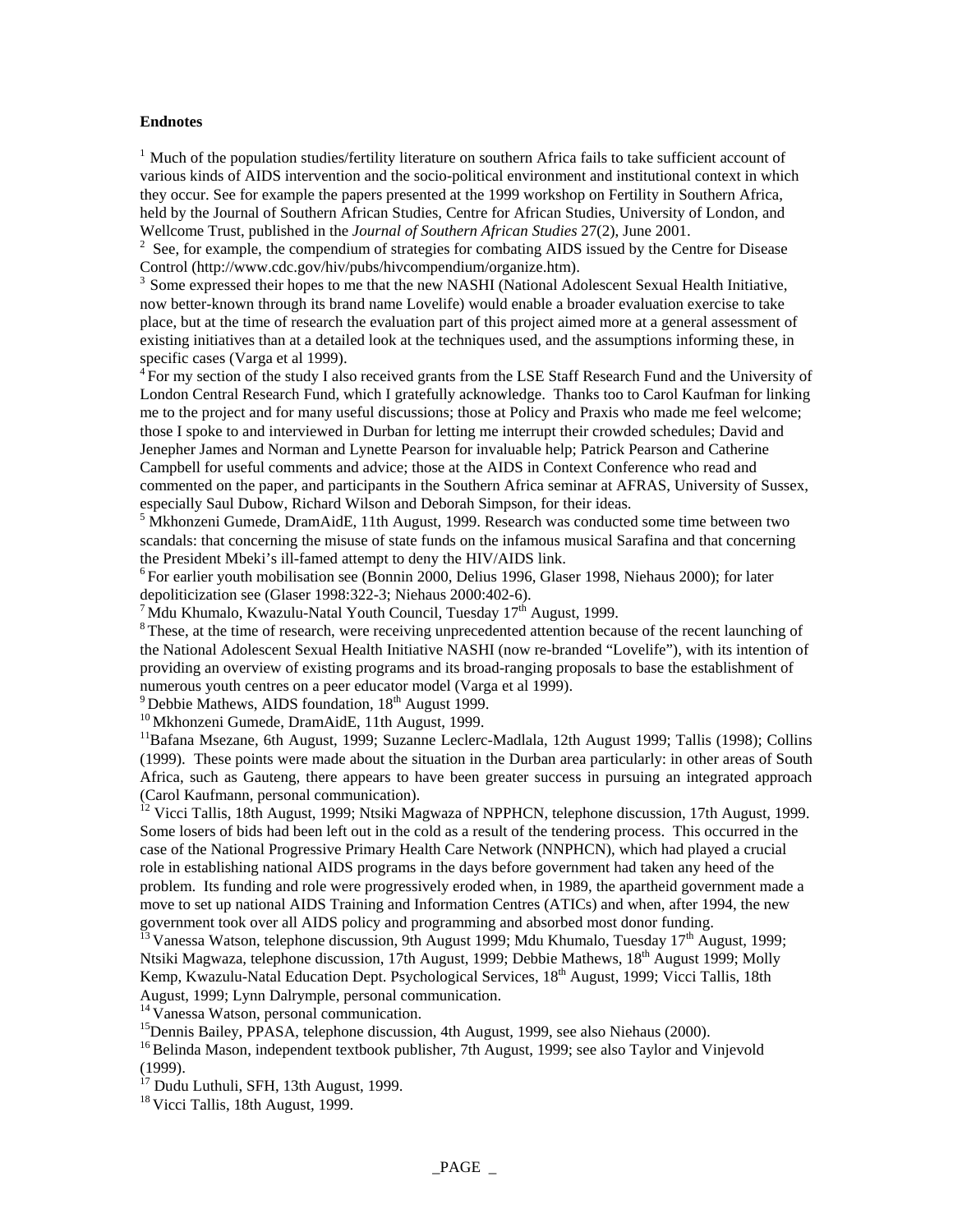<sup>19</sup> The message, widely-used, was "it's as simple as ABC – Abstain, Be faithful, Condomise".<br><sup>20</sup> Mkhonzeni Gumede, 11th August, 1999.<br><sup>21</sup> Dudu Luthuli, 13th August, 1999; for similar problems in another South African s

Terreblanche and Seedat (1999:27-8)<br><sup>22</sup> Mdu Khumalo 17<sup>th</sup> August, 1999.

 $23$  Dudu Luthuli, 13th August, 1999.

<sup>24</sup> Jonathan Stadler, personal communication.

 $^{25}$  Holo, founder and project manager of an adolescent reproductive health-focused youth group in Zambia, speaking at Pathfinder Encounter Session "Exploring issues in the research and provision of adolescent reproductive health services", 5<sup>th</sup> Reproductive Health Priorities Conference, Drakensberg, 17-20 August 1999; for similar pleas to broaden the life skills message, see Terblanche and Seedat (1999:26).

<sup>26</sup> Dudu Luthuli, 13th August, 1999; Nqoba Wilbard Zindela, Scripture Union, 16th August, 1999; Lisa Renkin, YMCA, Amanzimtoti, 10th August, 1999: see also Delius and Glaser, this volume, Ntlabati et al (2001).<br><sup>27</sup> Mdu Khumalo, 17<sup>th</sup> August, 1999.

<sup>28</sup> Felicia, YMCA, Amanzimtoti, 13th August, 1999.<br><sup>29</sup> Christine Varga, Reproductive Health Research Unit (RHRU), 20<sup>th</sup> August 1999.

 $^{30}$  Lynn Dalrymple, DramAideE, 13th August, 1999.<br> $^{31}$ For a discussion of the problems of voluntarism amongst "buddies" undertaking care of AIDS sufferers, see Stadler (2001); also see Lewis (1999) for a more general discussion of voluntarism in cross-cultural contexts.

 $32$  Dudu Luthuli, 13th August, 1999.

33Nqoba Zindela, 16th August, 1999.

 $34$  Lisa Renkin, 10th August, 1999.<br> $35$ Debbie Mathews, 18<sup>th</sup> August 1999.

<sup>36</sup>Mdu Khumalo, 17<sup>th</sup> August, 1999.<br><sup>37</sup>Thami, YMCA, Amanzimtoti,13th August, 1999.

 $^{38}$ Lindiwe, YMCA, Amanzimtoti, 10th August, 1999.<br> $^{39}$ Felicia, 13<sup>th</sup> August, 1999.

1

 $40$  Vicci Tallis, 18th August, 1999. There have been some attempts to differentiate between youths and to target specific groups – for example, male football fans. See *Agenda* 39 (1998).<br><sup>41</sup>KBAP is a frequently-used abbreviation for four indices of change in sexual health - "Knowledge,

Behaviour Attitudes and Practice".

 $^{42}$  Holo, founder and project manager of an adolescent reproductive health-focused youth group in Zambia, speaking at Pathfinder Encounter Session "Exploring issues in the research and provision of adolescent reproductive health services", 5<sup>th</sup> Reproductive Health Priorities Conference, Drakensberg Gardens, 17-20 August 1999.

<sup>&</sup>lt;sup>1</sup> Much of the population studies/fertility literature on southern Africa fails to take sufficient account of various kinds of AIDS intervention and the socio-political environment and institutional context in which they occur. See for example the papers presented at the 1999 workshop on Fertility in Southern Africa, held by the Journal of Southern African Studies, Centre for African Studies, University of London, and Wellcome Trust, published in the *Journal of Southern African Studies* 27(2), June 2001. 2

<sup>&</sup>lt;sup>2</sup> See, for example, the compendium of strategies for combating AIDS issued by the Centre for Disease Control (http://www.cdc.gov/hiv/pubs/hivcompendium/organize.htm).

 $3$  Some expressed their hopes to me that the new NASHI (National Adolescent Sexual Health Initiative, now better-known through its brand name Lovelife) would enable a broader evaluation exercise to take place, but at the time of research the evaluation part of this project aimed more at a general assessment of existing initiatives than at a detailed look at the techniques used, and the assumptions informing these, in specific cases (Varga et al 1999).

 $4$  For my section of the study I also received grants from the LSE Staff Research Fund and the University of London Central Research Fund, which I gratefully acknowledge. Thanks too to Carol Kaufman for linking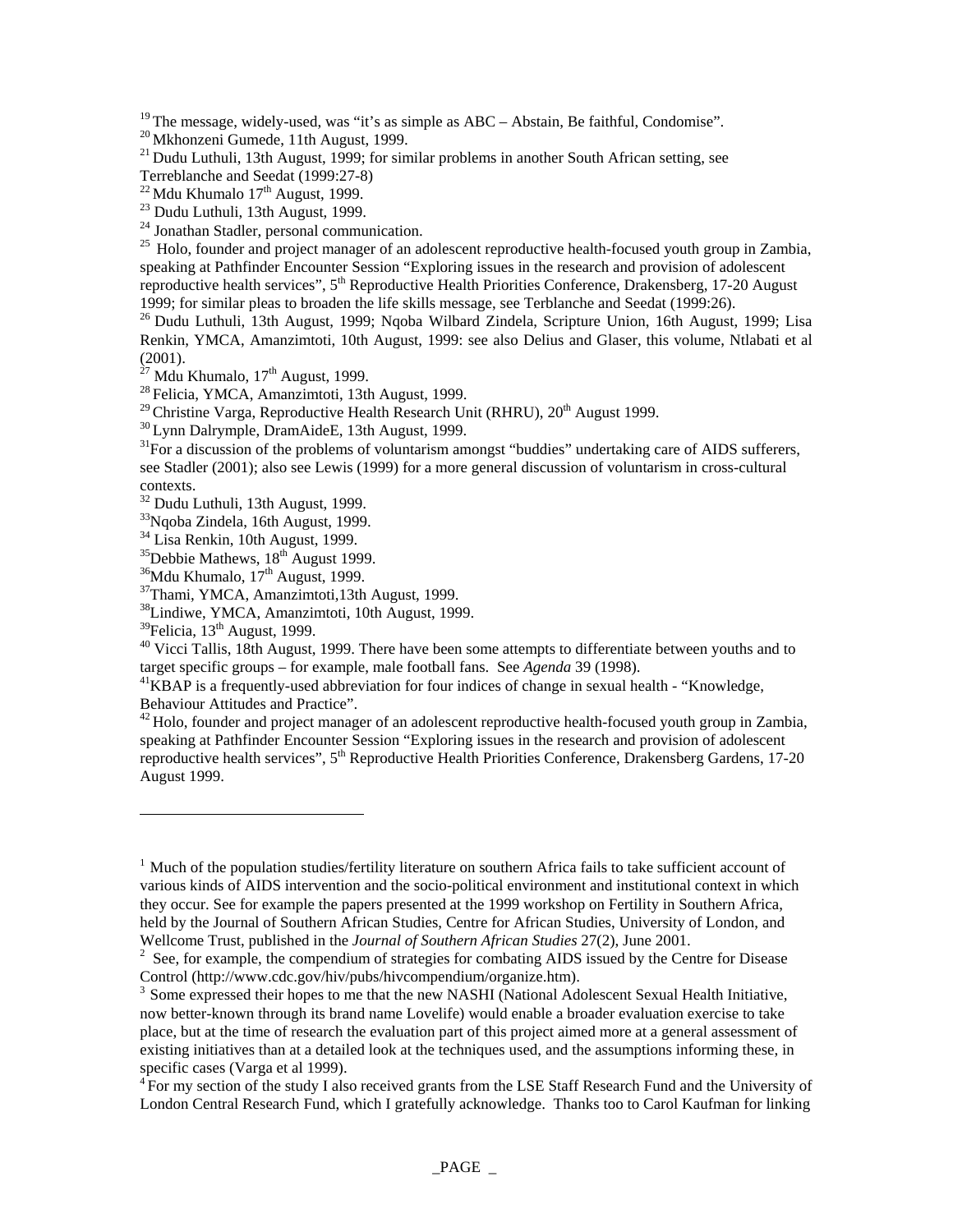me to the project and for many useful discussions; those at Policy and Praxis who made me feel welcome; those I spoke to and interviewed in Durban for letting me interrupt their crowded schedules; David and Jenepher James and Norman and Lynette Pearson for invaluable help; Patrick Pearson and Catherine Campbell for useful comments and advice; those at the AIDS in Context Conference who read and commented on the paper, and participants in the Southern Africa seminar at AFRAS, University of Sussex, especially Saul Dubow, Richard Wilson and Deborah Simpson, for their ideas.

 $<sup>5</sup>$  Mkhonzeni Gumede, DramAidE, 11th August, 1999. Research was conducted some time between two</sup> scandals: that concerning the misuse of state funds on the infamous musical Sarafina and that concerning the President Mbeki's ill-famed attempt to deny the HIV/AIDS link.

 ${}^{6}$  For earlier youth mobilisation see (Bonnin 2000, Delius 1996, Glaser 1998, Niehaus 2000); for later depoliticization see (Glaser 1998:322-3; Niehaus 2000:402-6).

 $\frac{7}{1}$ Mdu Khumalo, Kwazulu-Natal Youth Council, Tuesday  $17^{\text{th}}$  August, 1999.<br><sup>8</sup> These, at the time of research, were receiving unprecedented attention because of the recent launching of the National Adolescent Sexual Health Initiative NASHI (now re-branded "Lovelife"), with its intention of providing an overview of existing programs and its broad-ranging proposals to base the establishment of numerous youth centres on a peer educator model (Varga et al 1999).<br><sup>9</sup> Debbie Mathews, AIDS foundation,  $18<sup>th</sup>$  August 1999.

 $\overline{\phantom{a}}$ 

<sup>10</sup> Mkhonzeni Gumede, DramAidE, 11th August, 1999.<br><sup>11</sup> Bafana Msezane, 6th August, 1999; Suzanne Leclerc-Madlala, 12th August 1999; Tallis (1998); Collins (1999). These points were made about the situation in the Durban area particularly: in other areas of South Africa, such as Gauteng, there appears to have been greater success in pursuing an integrated approach (Carol Kaufmann, personal communication).

 $\frac{12}{12}$  Vicci Tallis, 18th August, 1999; Ntsiki Magwaza of NPPHCN, telephone discussion, 17th August, 1999. Some losers of bids had been left out in the cold as a result of the tendering process. This occurred in the case of the National Progressive Primary Health Care Network (NNPHCN), which had played a crucial role in establishing national AIDS programs in the days before government had taken any heed of the problem. Its funding and role were progressively eroded when, in 1989, the apartheid government made a move to set up national AIDS Training and Information Centres (ATICs) and when, after 1994, the new government took over all AIDS policy and programming and absorbed most donor funding.

<sup>13</sup> Vanessa Watson, telephone discussion, 9th August 1999; Mdu Khumalo, Tuesday 17<sup>th</sup> August, 1999; Ntsiki Magwaza, telephone discussion, 17th August, 1999; Debbie Mathews, 18th August 1999; Molly Kemp, Kwazulu-Natal Education Dept. Psychological Services, 18<sup>th</sup> August, 1999; Vicci Tallis, 18th August, 1999; Lynn Dalrymple, personal communication.

<sup>14</sup> Vanessa Watson, personal communication.

<sup>15</sup>Dennis Bailey, PPASA, telephone discussion, 4th August, 1999, see also Niehaus (2000).

<sup>16</sup> Belinda Mason, independent textbook publisher, 7th August, 1999; see also Taylor and Vinjevold (1999).

 $17$  Dudu Luthuli, SFH, 13th August, 1999.

<sup>18</sup> Vicci Tallis, 18th August, 1999.<br><sup>19</sup> The message, widely-used, was "it's as simple as ABC – Abstain, Be faithful, Condomise".

<sup>20</sup> Mkhonzeni Gumede, 11th August, 1999.<br><sup>21</sup> Dudu Luthuli, 13th August, 1999; for similar problems in another South African setting, see

Terreblanche and Seedat (1999:27-8)<br><sup>22</sup> Mdu Khumalo 17<sup>th</sup> August, 1999.

 $23$  Dudu Luthuli, 13th August, 1999.

24 Jonathan Stadler, personal communication.

<sup>25</sup> Holo, founder and project manager of an adolescent reproductive health-focused youth group in Zambia, speaking at Pathfinder Encounter Session "Exploring issues in the research and provision of adolescent reproductive health services", 5<sup>th</sup> Reproductive Health Priorities Conference, Drakensberg Gardens, 17-20 August 1999; for similar pleas to broaden the life skills message, see Terblanche and Seedat (1999:26).